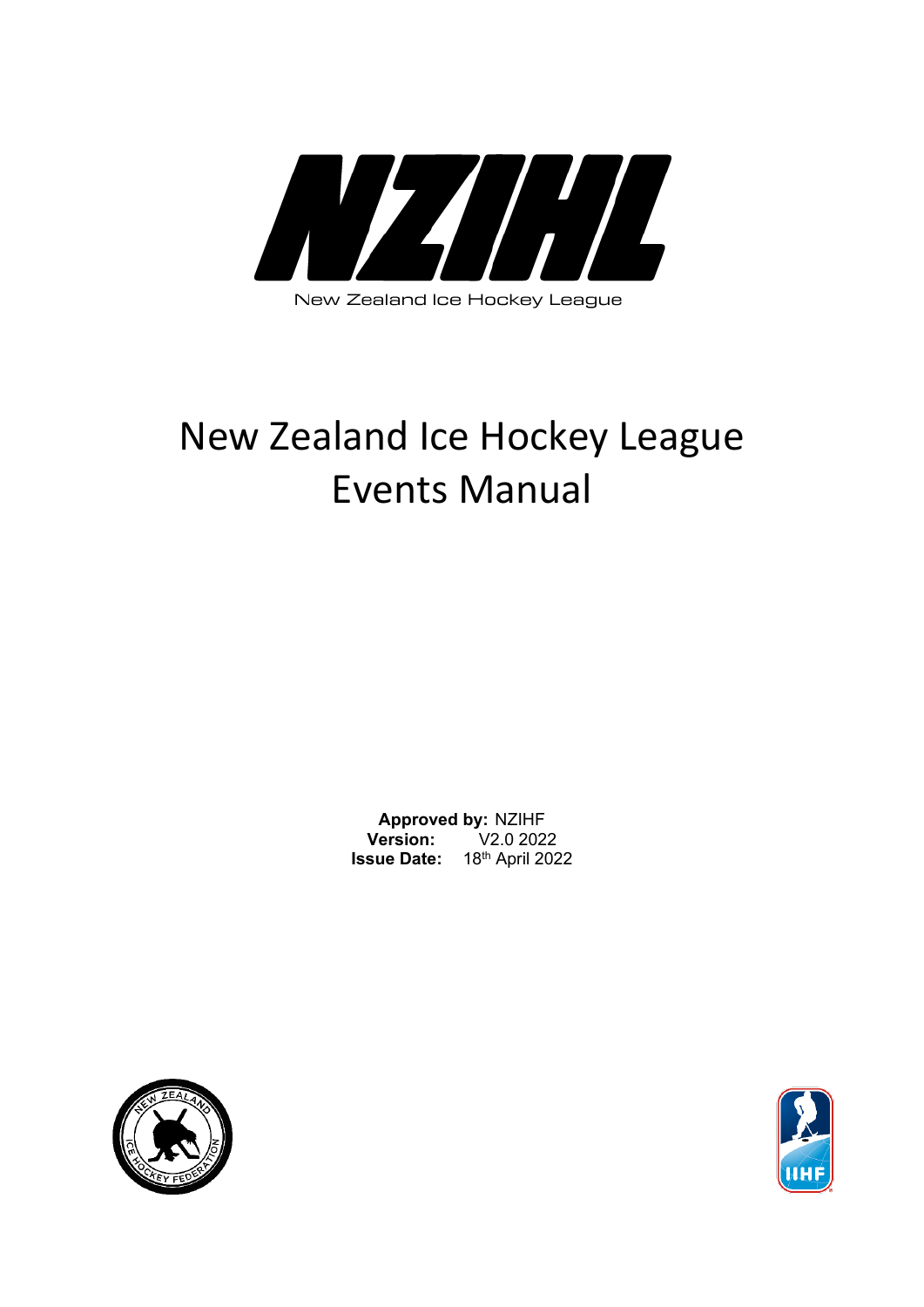# **TABLE OF CONTENTS**

| 1.                                                         |  |
|------------------------------------------------------------|--|
| 2.<br>3.                                                   |  |
|                                                            |  |
| 4.                                                         |  |
| 5.                                                         |  |
|                                                            |  |
|                                                            |  |
|                                                            |  |
|                                                            |  |
|                                                            |  |
|                                                            |  |
|                                                            |  |
|                                                            |  |
|                                                            |  |
|                                                            |  |
|                                                            |  |
|                                                            |  |
|                                                            |  |
|                                                            |  |
|                                                            |  |
|                                                            |  |
|                                                            |  |
|                                                            |  |
| <b>MEMORANDUM OF UNDERSTANDING - 2022 COVID-19 SUPPORT</b> |  |
|                                                            |  |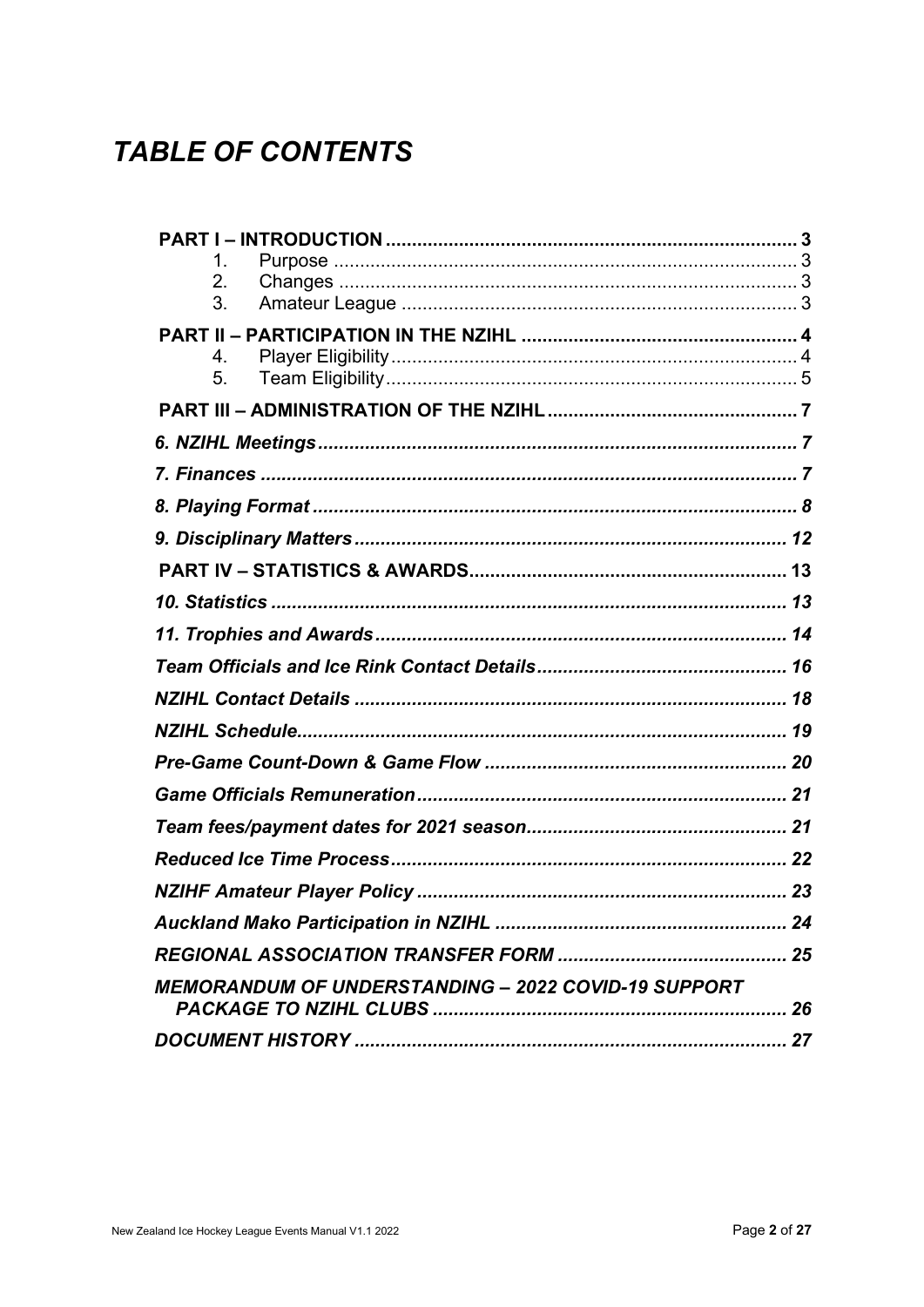# <span id="page-2-0"></span>*PART I – INTRODUCTION*

This document sets out the rules for the New Zealand National Ice Hockey League (NZIHL). All games are to be played according to the rules set out in this Events Manual first, followed by the Official IIHF Rule Book.

The New Zealand Ice Hockey Federation (NZIHF) is the body established to regulate, administer and market the Competition on a national level and to determine the rules and regulations from time to time in relation to the Competition, which are binding on Licensees and Players taking part in the Competition.

#### <span id="page-2-1"></span>*1. Purpose*

The NZIHF established the Competition to promote and foster the game of ice hockey in New Zealand.

The long-term goal for the NZIHL is for it to be a commercially sustainable entertainment product that engages player and supporter interest in the sport of ice hockey in New Zealand through a structured, centralised administration offering central planning and policies to ensure consistency and quality, coupled with decentralised implementation and entrepreneurial delivery via the NZIHL Clubs.

#### <span id="page-2-2"></span>*2. Changes*

Changes to the NZIHL Events Manual can only be made by the NZIHF Management Committee. The NZIHF Management Committee and NZIHL General Manager will make the final decision on interpretation of the Events Manual.

#### <span id="page-2-3"></span>*3. Amateur League*

The NZIHL is strictly an amateur league, and no player shall be paid to play.

However, teams may assist players with:

- 1. Airfares
- 2. Accommodation
- 3. Transport
- 4. Food
- 5. ITC costs
- 6. Registration fees
- 7. Ice time fees
- 8. Playing fees
- 9. Equipment support
- 10. Reasonable rates for coaching ice hockey

Refer to attached Appendix 8 for the full NZIHL Amateur Player Policy.

Any team found to be contravening the spirit of this clause will be subject to the disciplinary tribunal.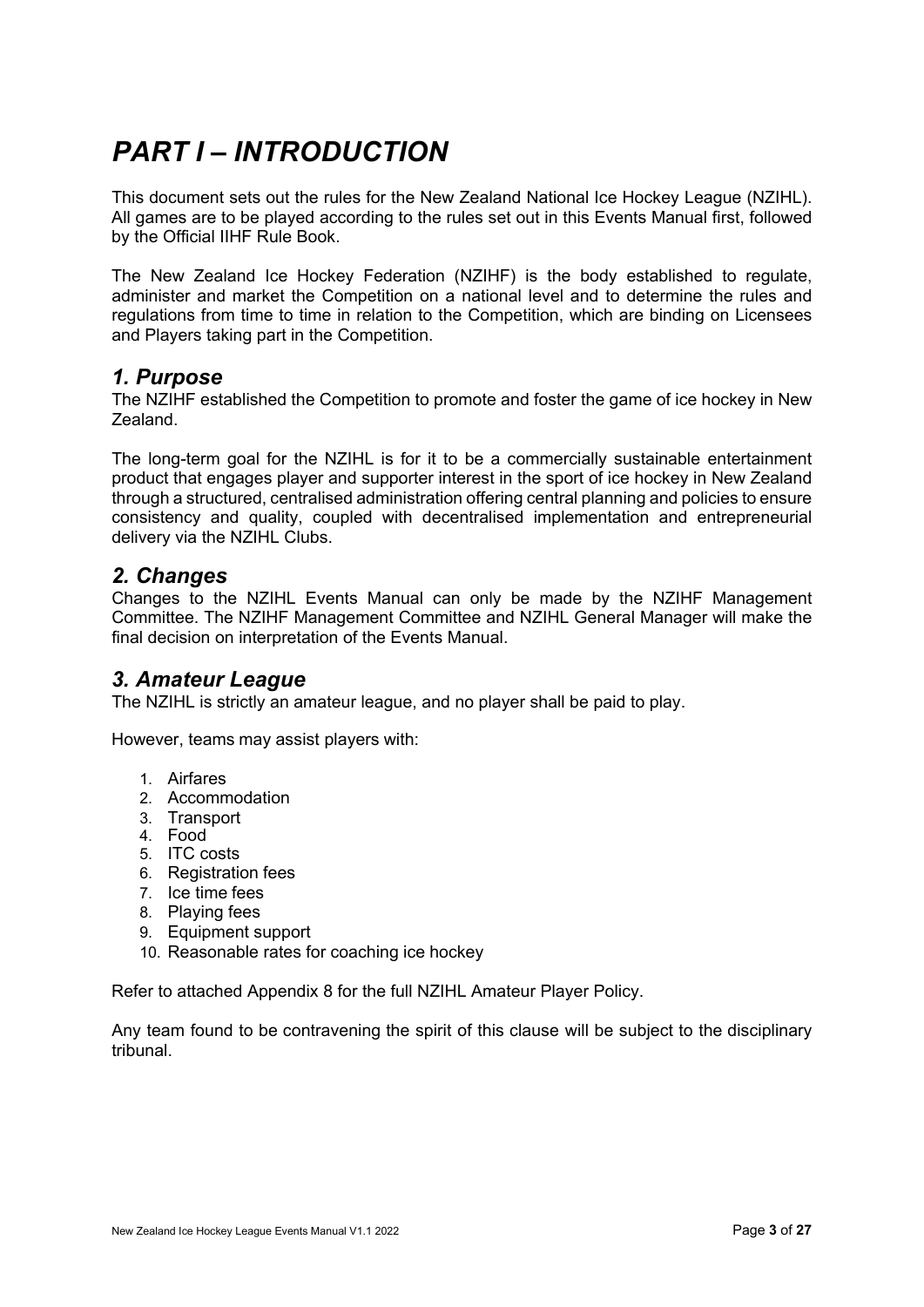# <span id="page-3-0"></span>*PART II – PARTICIPATION IN THE NZIHL*

### <span id="page-3-1"></span>*4. Player Eligibility*

#### **4.1 Regional Membership**

- i. All players must be registered to play with their Regional Association to be eligible to play in the NZIHL.
- ii. Players may not transfer teams during an NZIHL season unless given a special dispensation by the NZIHL General Manager
- iii. Female players are allowed to play in this competition as goalkeepers only.
- iv. All players transferring between regions must have a signed "Association Transfer" (Refer to Appendix 10) form prior to any competition games. A copy must be provided to the NZIHF General Secretary.

#### **4.2 Age Requirement**

At the latest, players must have their 16th birthday in the year the Championship is held. No under-age waiver is permitted.

#### **4.3 Player Classifications & Eligibility**

#### **A. REGIONAL PLAYERS**

- i. All New Zealand & Australian citizens are eligible to play in the NZIHL and classified as Regional Players. Proof of citizenship may be requested by the NZIHL for any Regional Player.
- ii. Any Player who obtains New Zealand or Australian citizenship during the season should be classified as regional player from the date on the citizenship is ratified and become official. Proof of this new citizenship must be provided to the NZIHL General Manager and confirmation of the status change as Regional Player must be obtained from the NZIHL General Manager before the player appearance as Regional Player on the Game Sheet.
- iii. Any Player obtaining New Zealand or Australian citizenship during the off season is required to submit his proof of citizenship to the NZIHL General Manager. Confirmation of the status change as Regional Player must be obtained from the NZIHL General Manager before the players appearance as Regional Player on the Game Sheet.
- iv. The NZIHL General Manager will inform all other teams of any Player Classifications during the Season immediately after the Status change has been acknowledged to the player and his team.

#### **B. IMPORT PLAYER**

Any player who is not a citizen of either Australia or New Zealand does not qualify as a Regional Player and will be considered to be an "import player".

Player Eligibility for Regional and Import Players:

- i. The IIHF International Transfer Regulations (IT Regulations) apply to all Player Classifications (if required)
- ii. An International Transfer can be requested through the NZIHF President / Secretary or designated person of the NZIHF. There may also be an additional processing fee charged depending on the Federation of the country the applicant comes from.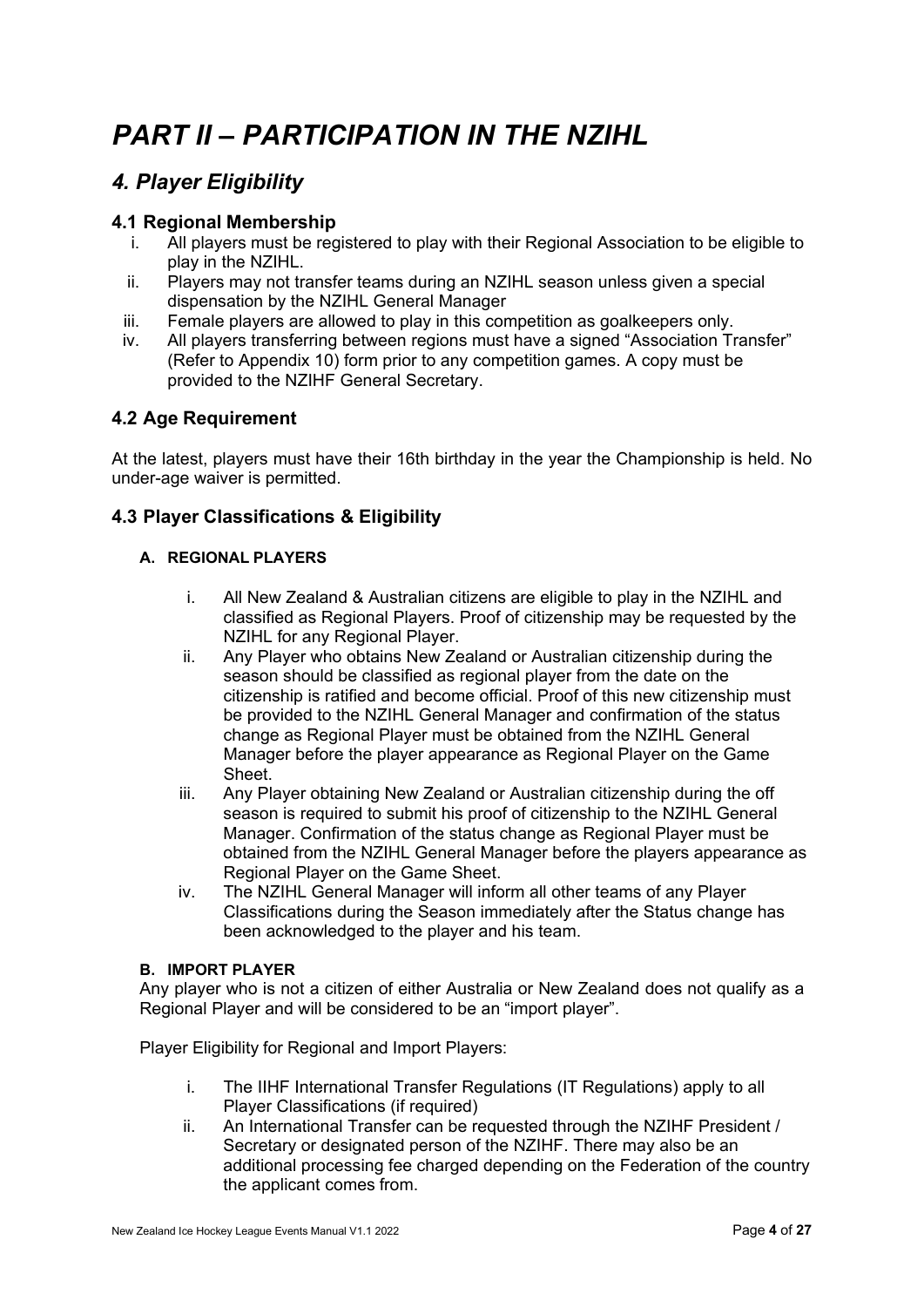- iii. Players are not eligible to play in any games until an ITC has been approved by the IIHF and all costs paid.
- iv. If a player is turning player, there must be no outstanding debt with a previous NZIHL team .
- v. Australian Citizens require an International Transfer Card.

#### <span id="page-4-0"></span>*5. Team Eligibility*

#### **5.1 NZIHL teams**

Auckland Mako (Development Team) Muckland Botany Swarm Botany Downs, Auckland Canterbury Red Devils Christchurch Phoenix Thunder<br>Skycity Stampede Skycity Stampede Skycity Stampede West Auckland Admirals **Auckland Admirals** Avondale, Auckland

**Team Location**

#### **5.2 Team Structure**

#### **(a) Team Coordinator**

Every team must have a Team Coordinator who liaises with the NZIHL General Manager and the team managers regarding all functions required to have successful Round Robin games and Finals. The Coordinator can also be the Team Manager. The Team Coordinator must be appointed by an NZIHL Licensee and must have full authorization from their board to act on their behalf. For the avoidance of doubt, the appointment can only be made by the Club President and/or Club Board of Directors.

This includes amongst other things:

- Assistance to the NZIHL General Manager / Marketing Committee with budget setting and marketing initiatives
- Name a team according to the NZIHL License Agreement
- Ensure on time payments to the NZIHL
- Ensure team plays in approved shirts, name bars, over pants & socks
- Advise the NZIHL General Manager of all travel arrangements and team composition
- Ensure all on-ice and off-ice positions required for the game are filled
- Arrange where possible any media interviews/stories/coverage and press releases
- Ensure smooth running of game and collection of statistics
- Work with the NZIHF Disciplinary Co-ordinator to arrange disciplinary hearings if required

#### **(b) Team Management & Staff**

Every team must have a dedicated Team Manager that is not a player. Every NZIHL License Agreement holder is to appoint a Team Manager and if possible, an Assistant Manager. All Team staff must be registered with their Regional Association to be eligible to participate in the NZIHL, and must sign the Team Officials agreement.

#### **(c) Team Coaches**

Every team must have a Head Coach and an Assistant Coach. All appointments are to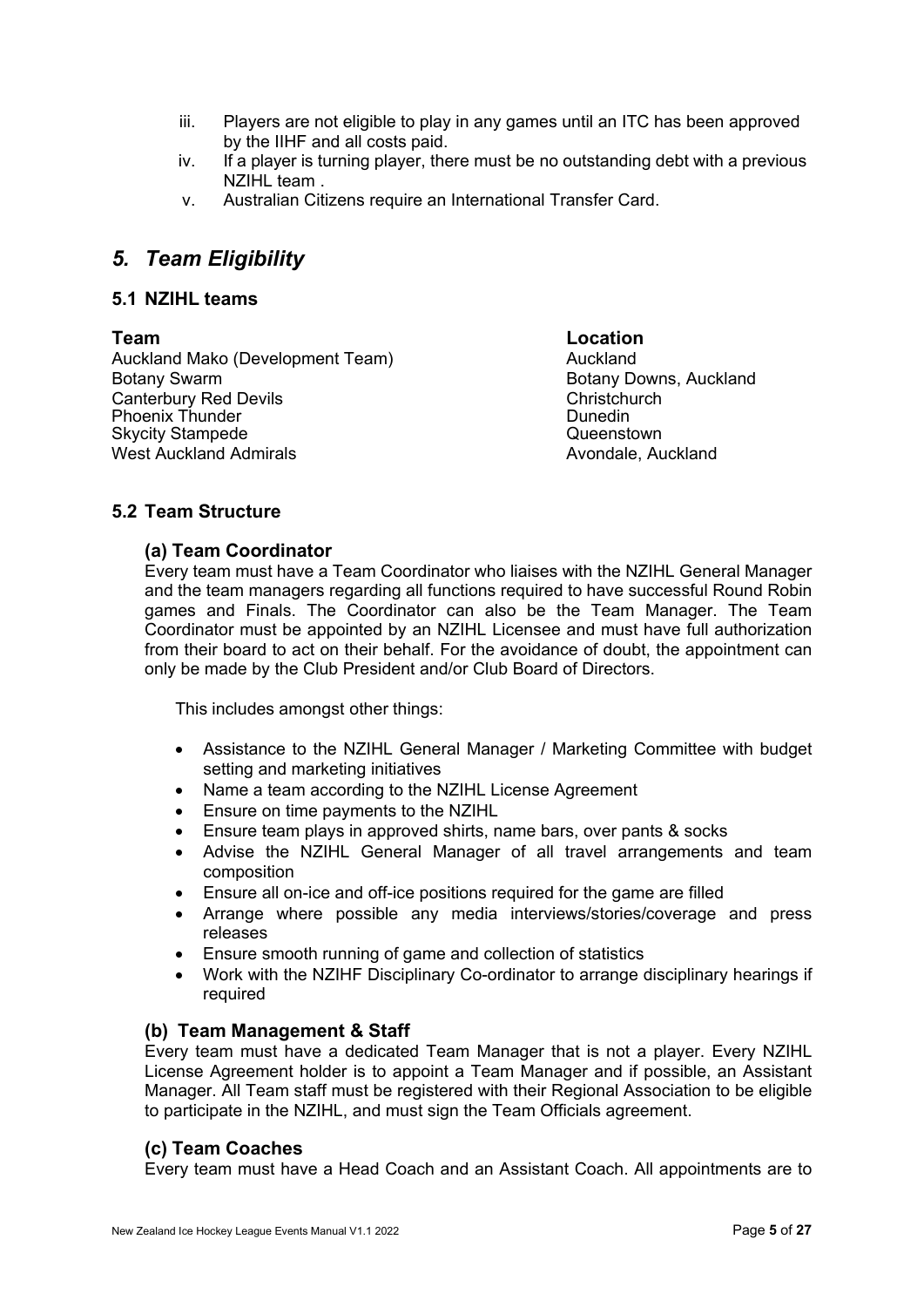be carried out by the NZIHL License Agreement holder, with notification required to the NZIHL General Manager. Every team can, at any point during the Season, reappoint this position.

- i. Head Coach
	- A. The Head Coach must be a non-playing coach.
- ii. Assistant Coach
	- A. The Assistant Coach may be a player playing for that team.
	- B. The Assistant Coach may also act as the Assistant Manager.
- iii. Coaches Registration
	- C. All coaches must be registered with their Regional Association prior to the season commencing and sign the Team Officials agreement, to be eligible to coach in the NZIHL.

#### **(d) Team Composition**

- i. Maximum Squad Size
	- A. There is no limitation to the squad size.
- ii. Import Players
	- B. Maximum of 4 import players may play in any single NZIHL game. In the event that a team names an Import Goaltender on the game sheet for a particular game, that Goaltender shall be counted as 2 import player spots and therefore only 2 other (further) import players may be named on the game sheet for that game. "Fly in, Fly out" import players will not be permitted for the 2022 season. A "Fly in, Fly out" player is a player who is a non-New Zealand passport holder, who travels to New Zealand before the season start, and departs New Zealand at the end of the season, within the same calendar year.

#### iii. Game Sheet

C. A maximum of 20 Players plus 2 Goaltenders can be named for any Game.

#### **(e) Player Naming**

6 weeks prior to competition start a squad list must be supplied to the NZIHL General Manager.

All players must be registered with their local Association 14 days prior to the first NZIHL game (pre-season or regular season). Players may not transfer teams during an NZIHL season unless given a special dispensation by the NZIHL General Manager

All Import players must be named prior to the commencement of the season. Changes to Import players must be made prior to 30 June and must meet the usual ITC requirements.

Any other changes to the squad must be completed by 30 June.

#### **(f) Traveling Team**

When traveling during the Round Robin phase or finals the NZIHL will cover the cost of 15 players and two goalies, two coaches, two Team Managers and the Team Coordinator. Additional players and team staff may be taken at the team's expense.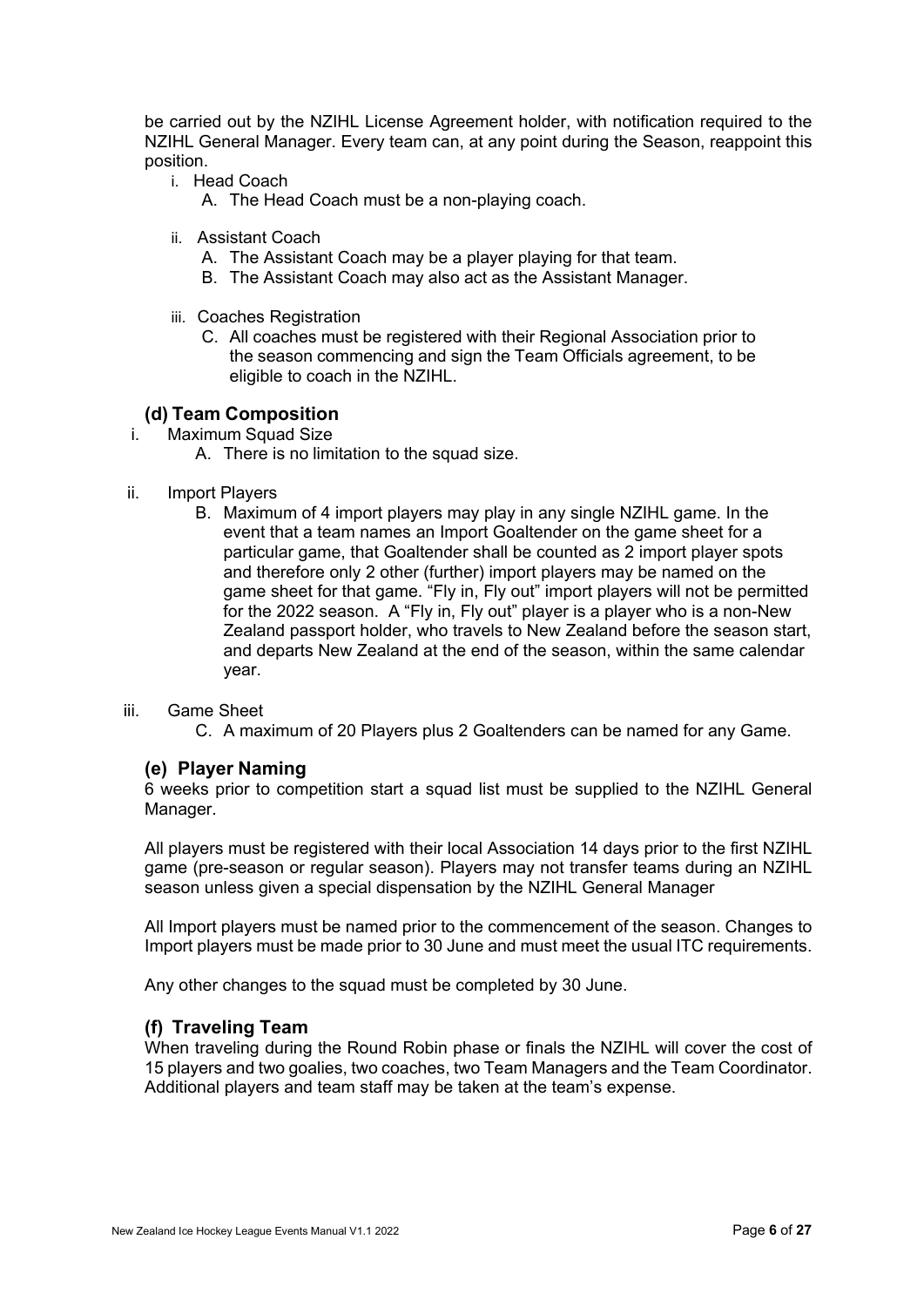# <span id="page-6-0"></span>*PART III – ADMINISTRATION OF THE NZIHL*

### <span id="page-6-1"></span>*6. NZIHL Meetings*

#### **6.1 Annual Meeting**

The NZIHL is governed by the New Zealand Ice Hockey Federation's Management Committee. The NZIHF shall publish the date of its AGM no less than 30 days prior to the meeting date.

The NZIHF Management Committee is made up of 6x delegates: 2x from Auckland, 2x from Canterbury and 2x from Southern. Delegates to the Management Committee are appointed by the regional clubs affiliated with the NZIHF.

All three NZIHF affiliated regions with NZIHL teams are evenly represented.

### <span id="page-6-2"></span>*7. Finances*

Any NZIHF Licensee shall be responsible for its own operating costs, including but not limited to facility rent, security, insurance, equipment, uniforms, salaries, taxes, advertising, promotions, and meals.

NZIHL income and expenses are to be administered by the NZIHL Treasurer. Below (7.1) is a detailed list of what is included.

#### **7.1 Expenses**

- Travel (to and from the tournament venue, local transport) and Flights
- Rental of vans and trailers or busses
- Ice time during tournament games, excluding any ice time cost for trainings
- Officials costs as determined by the NZIHF Management Committee
	- o Referee
	- o Linesmen
	- o Referees/Linesmen travel costs (excluding local travel and accommodation)
	- o Score Bench
	- o Goal Judges
- NZIHL General Manager (flight, accommodation & local travel costs)
- Accommodation for visiting team(s) of a suitable standard
	- o Including 15 skaters, 2 goalies, 2 Coaches, 2 Managers & a Team Coordinator

The Auckland Mako team is run out of Auckland but all costs will be associated with the NZIHF. Any profit above the hosting fee belongs to the host club. The Auckland Mako is not part of the cost sharing budget. No other team inthe NZIHL is contributing to the cost for the Auckland Mako team.

#### **7.2 NZIHL License Agreement Fee**

#### **7.2 Entry Licence Fee**

Any entity wishing to become a Licensee and enter a Team in the Competition, either by way of transfer of an existing Licence or a new Licence, must, in addition to any other requirements imposed by the Rules and subject to the NZIHF constitution, pay the NZIHL an Entry Licence Fee as determined by the NZIHL from time to time.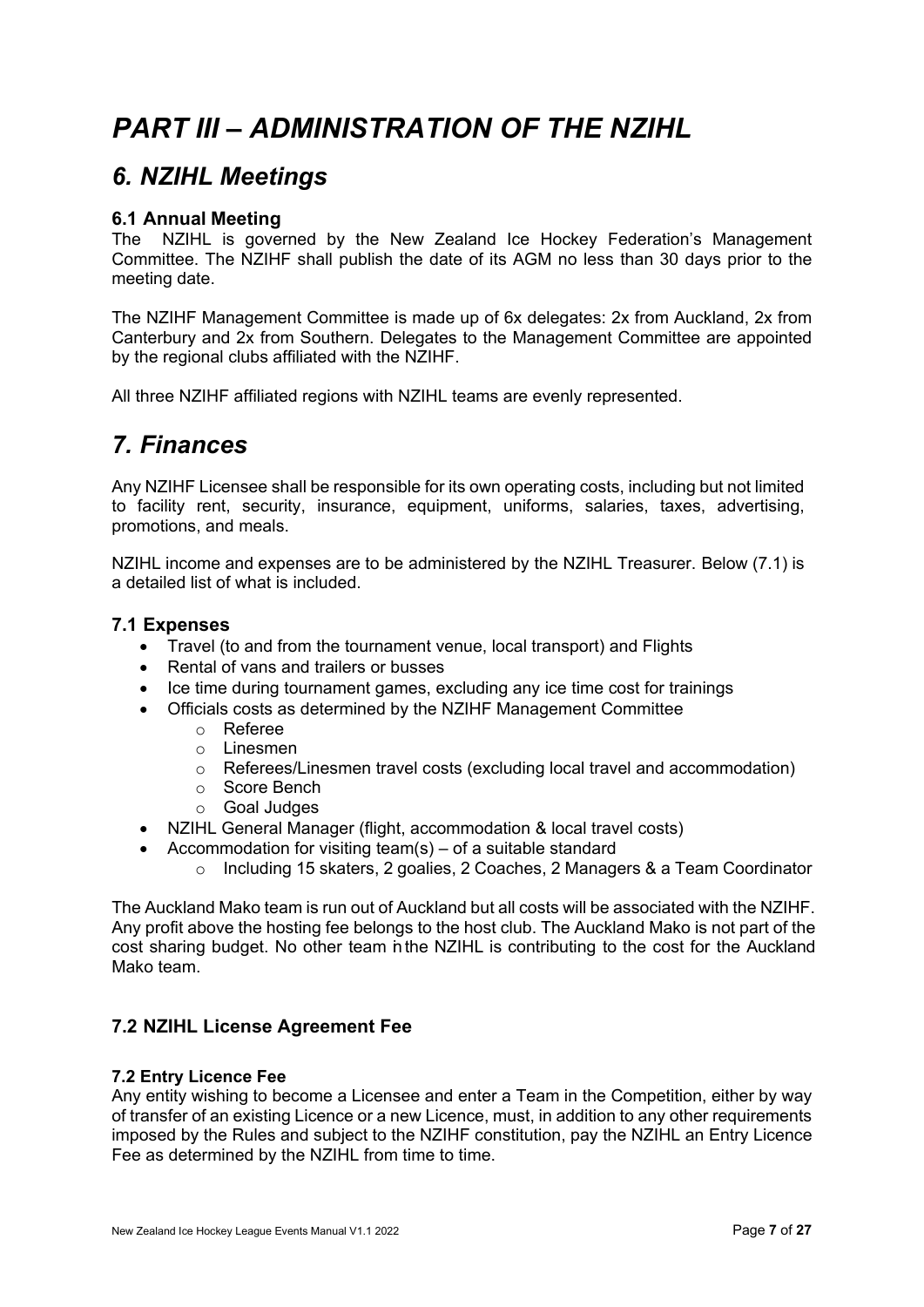#### **7.3 Annual Licence Fee**

The Licensee must pay an Annual Licence Fee to the NZIHL to be permitted to compete in the Competition, which fee will be set by the NZIHL.

The Annual License Fee amount for 2022 is \$1,000.00 + GST.

#### **7.4 Hosting Fee**

- i. The hosting fee (spectator income) for regular season games is set at \$4,000 per round (\$2,000 per game).
- ii. The hosting fee for the Semi Final round will be \$3,000 per game.
- iii. The hosting fee for the finals will be \$8,000 (this includes all games of the best of 3 series)
- iv. Any changes to be approved by the NZIHF Management Committee.
- v. NZIHL License Agreement holders must pay NZIHL the hosting fee within 14 days of each round.

#### **7.5 Team Fees / Payment Dates**

The NZIHL General Manager will recommend Team Fees and payment dates for approval by the Management Committee. Team fees and payments dates are shown in Appendix 6.

#### **7.6 Finals Compensation**

There is no compensation (ie: ticket sales) for the away team participating in the Semi-Final series or Finals.

#### **7.7 Budget**

A budget is prepared for each NZIHL season by the NZIHL General Manager.

### <span id="page-7-0"></span>*8. Playing Format*

#### **8.1 League Format**

#### **i. Round Robin**

a. Each team will play two 'home' and two 'away' games against each other team to complete two full Round Robins for a total of currently 16 games. In each Round one team will have a bye.

#### **ii. Semi Final:**

- a. The Semi Final round will be between the second (2nd) placed team and the third (3rd) placed team in points after the two Round Robins. The second placed team will host the game(s) at their home arena. The winner for progressing to the Final series will be determined over a 2 game series.
- b. Rules:
	- i. In the Event of a draw in the first Semi-Final game there will be no Overtime played in this game.
	- ii. There is no handshake between teams after Game 1, however the Captain of each Team will shake hands with the referee and between each other
	- iii. In case each team has won one game each, the overall scoring (for and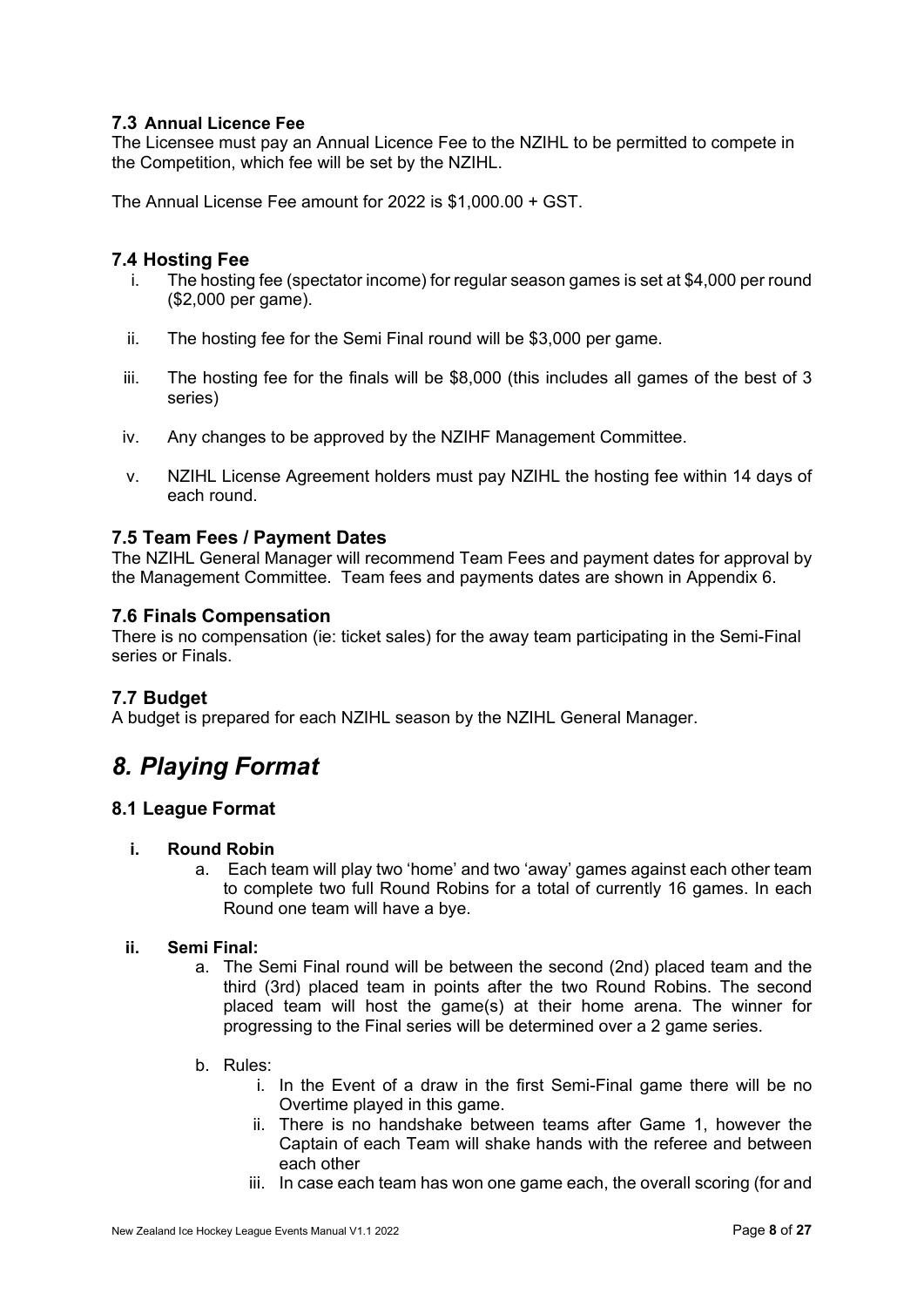against) from both games will determine the overall winner of the 2 game Series (i.e. the overall score after 120 minutes of play)

- c. In case the overall score from both games is a draw the normal Overtime process applies as well as the shoot-out process after overtime, see 9.3 & 9.4.
- **iii. Final:** 
	- a. The NZIHL final will consist of up to 3 games (Best of 3 series). Up to 3 games will be played between the top two teams. All Final Games will be played at the 1st placed team's home venue after round robin.
	- b. The NZIHL final format is based on a "win is a win" (regardless if achieved in normal time, over time or shoot out). I. e. if a team wins game 1 in normal time and the other team wins in over time or shoot out in game 2 both teams will have won a game and a 3rd game will be necessary.
- iv. See the 2022 Draw in Appendix 3.
- v. The Auckland Mako only plays one round robin against each other team in the league. The result of each game does not count towards the league standing. The individual statistics taken during these games do not count towards the overall individual awards. Each game is played in accordance with sections 8 and 9.

#### **8.2 Game Format**

- i. All games in this competition shall consist of three periods of 20 minutes stop-time duration. There will be one ice cut before warm up. Warm up shall be 10 minutes in duration followed by team roster announcements before the immediate commencement of game play. No ice cut after warm up. Following the first period there shall be an ice cut before the second period and a second ice cut between the second and third periods. No ice cut after the third period if the game progresses to Overtime or Game Winning Shots.
- ii. Ice slots for games shall be booked for two-hours thirty minutes in duration.
- iii. Where there is the danger of insufficient ice time for whatever reason to complete a game (within the predicted ice time available) the breaks between periods may be reduced to the shortest time possible (to still allow for flood and some drying time). Prior to the game the 2 Coordinators (or Managers as a back-up) are to agree on a time frame and game time reduction process if required. See Appendix 7 for the template to be used.

#### **8.3 Overtime Format**

All overtime periods, including Finals, will be played for a total of five (5) minutes or until the first goal is scored. Where possible with ice rink facilities, and upon prior decision by the NZIHL General Manager, the three grand final games overtime format shall consist of a single 20 minute 3 on 3 overtime period, followed by penalties.

#### **8.4 Game Winning Shots Procedure**

The Game Winning Shots Procedure shall be in accordance with the current IIHF rules.

#### **8.5 Insufficient Time to Play Overtime and/or Game Winning Shots**

If there is insufficient time to carry out overtime the teams can go straight to Game Winning Shots (the referee to decide). Should there not be enough time to do either, the game will be declared a draw with 1 point awarded to each team.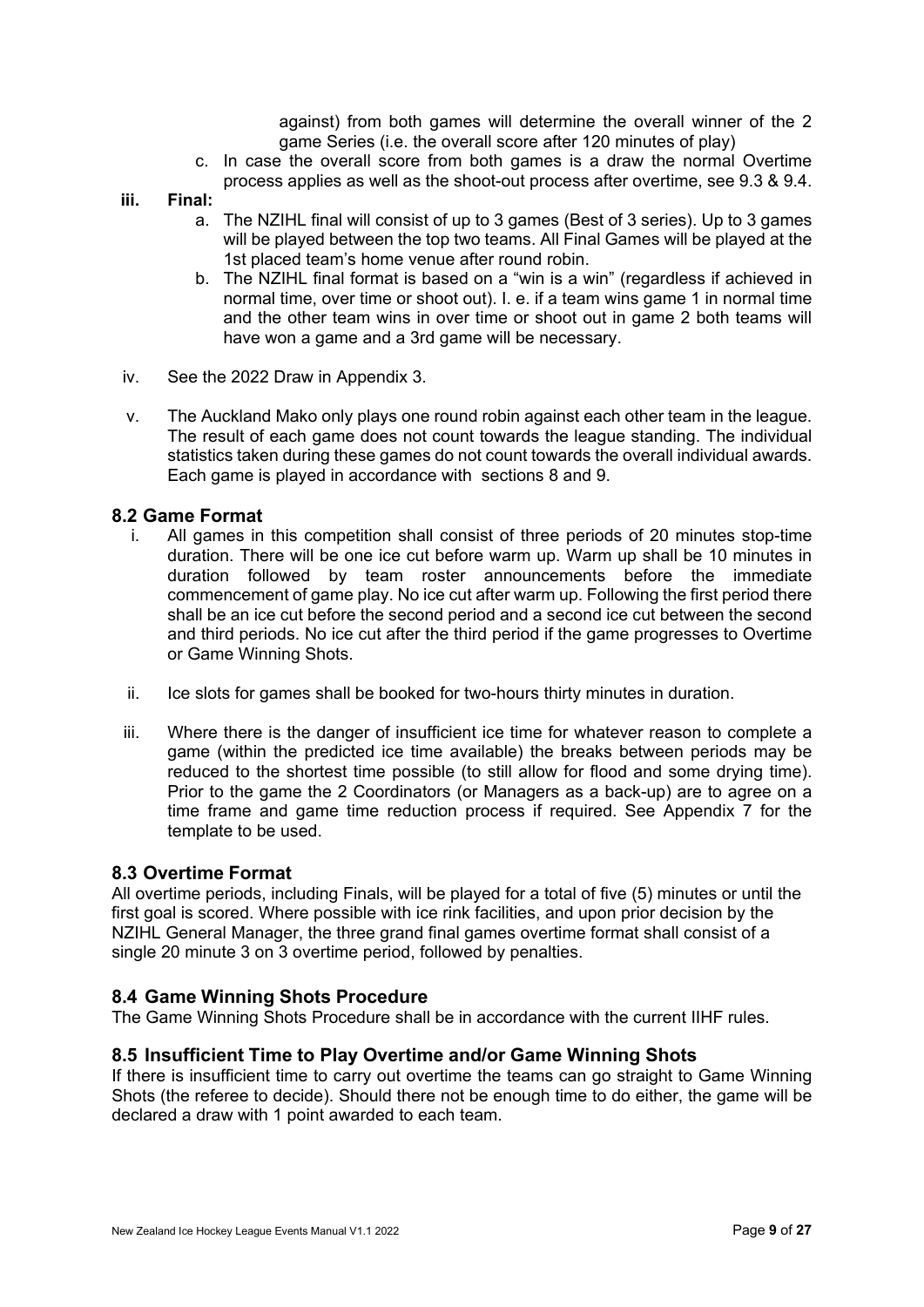#### **8.6 League Standings**

#### **(a) Points System**

- i. Points shall be awarded as follows:
- ii. 3 points for the winning team at the conclusion of regulation time
- iii. 1 point for both teams at the conclusion of regulation time if the game is tied
- iv. An additional point earned for the team winning the overtime period, or the Game Winning Shots Procedure if the teams are still tied following conclusion of the overtime period
- v. 0 points for the team losing the game in regulation time
- vi. 1 point for each team in case a game(s) had to be cancelled and can't be played at a later stage
- vii.If a weekend series is cancelled and unable to be rescheduled, each affected team shall be awarded a 5:0 win, with 3 points.

#### **(b) Finals Qualification**

The tie-breaking system for two teams is as follows:

- i. Highest points earned at the culmination of the Round Robin
- ii. If tied, then 'head to head' match results between the tied teams shall determine the final placing
- iii. If still tied, the goal differential in total throughout the Round Robin between these two teams shall determine the placing between them
- iv. If still tied, the final determination shall be based upon the team who has scored the most goals in total throughout the round robin.

Due to the fact that the three-point system does not allow a game to end in a tie, then the following tie breaking procedure is applicable when three or more teams are tied in points in a Championship standing.

Should three or more teams be tied on points, then a tie breaking formula will be applied as follows, creating a sub-group amongst the tied teams. This process will continue until only two or none of the teams remain tied. In the case of two remaining tied teams, the game between the two would then be the determining tie-breaker as the game could not end as a tie. In the case of none of the teams being tied, the criteria specified in the following respective step applies.

#### **Step 1:**

Taking into consideration the games between each of the tied teams, a sub-group is created applying the points awarded in the direct games amongst the tied teams from which the teams are then ranked accordingly.

#### **Step 2:**

Should three or more teams still remain tied in points then the better goal difference in the direct games amongst the tied teams will be decisive.

#### **Step 3:**

Should three or more teams still remain tied in points and goal difference then the highest number of goals scored by these teams in their direct games will be decisive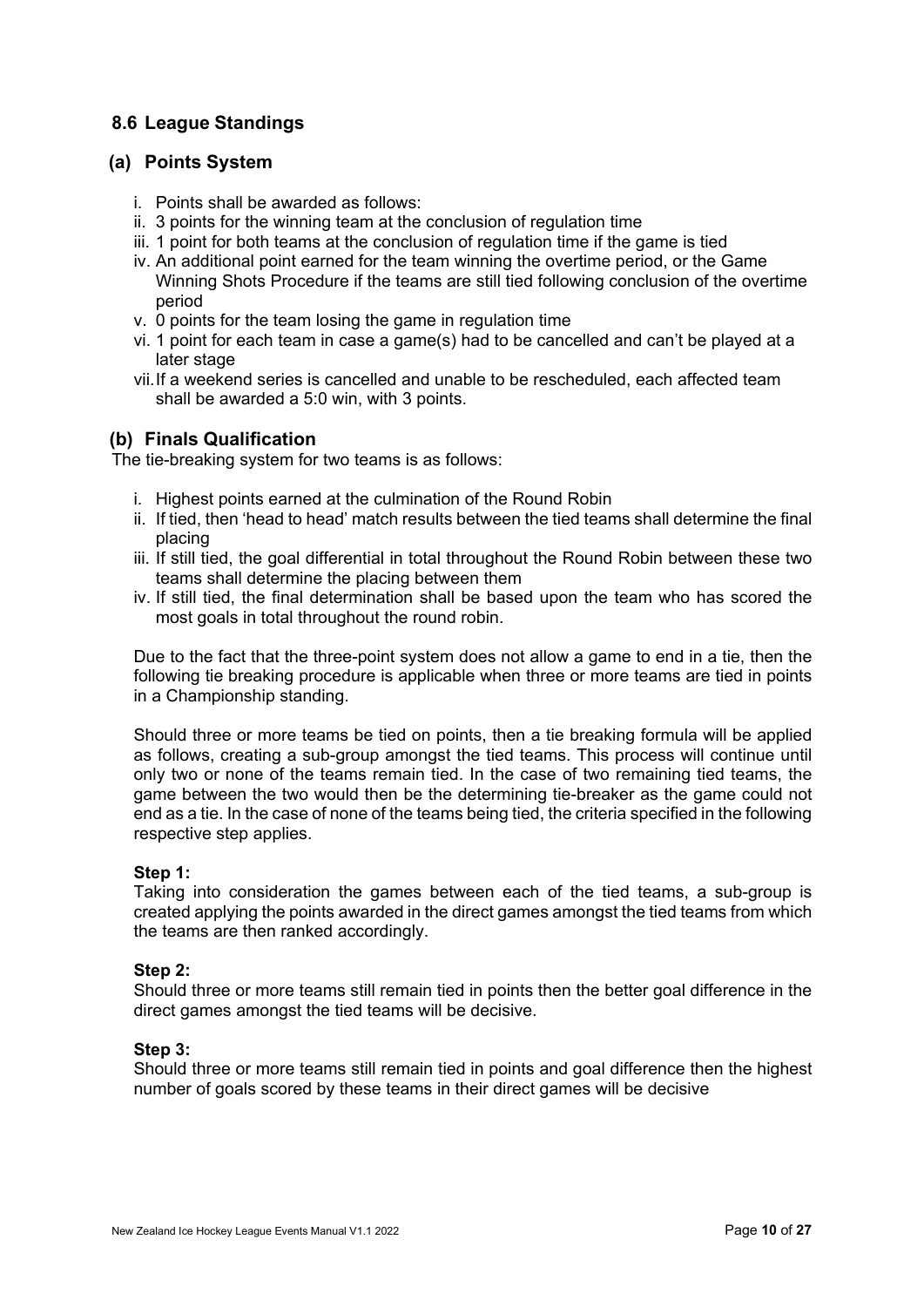#### **Step 4:**

Should three or more teams still remain tied in points, goal difference and goals scored then the results between each of the three teams and the closest best-ranked team outside the sub-group will be applied. In this case the tied team with the best result (1. points, 2. goal difference, 3. more goals scored) against the closest best ranked-team will take precedence

#### **Step 5:**

Should the teams still remain tied, then the results between each of the three teams and the next highest best-ranked team outside the sub-group will be applied.

#### **Step 6:**

Should the teams still remain tied after these five steps have been exercised then Sport considerations will be applied and the teams will be ranked by their positions coming into the Championship (i.e. seeding – for the NZIHL the last years, end of season standing shall be applied).

#### **(c)Finals Ice Time Requirement**

If a/both teams competing in the finals series is unable to secure the necessary ice time (only required for Game 2 and 3 in the Final) (3.5hrs) it will pass the opportunity to the other team to host the entire final series if they can provide the required ice time. If neither team can provide the time the NZIHL would make the final decision on who would host the final that was in the best interests of the game. Any potential loss of income to the NZIHL will have to be carried by the affected team(s).

#### **(d)Finals National Anthem**

Prior to the Finals game(s) the New Zealand National Anthem is to be played.

#### **8.7 Game Requirements**

#### **(a) Pre-Game Requirements**

- i. Every team must have at least 11 players on their game sheet (10 skaters, 1 goalie).
- ii. Teams with less than 11 players will not be allowed to compete and forfeit their game 0:5.
- iii. The maximum player's number on the game sheet and bench is 20 skaters and 2 goalies.
- iv. Every effort should be made to play a game for the public even if players from opposing team or non-registered players are brought into the team. If opposing team players or non-registered players are required, this must be noted by an NZIHF official, and the players must provide written consent to play in the relevant game.
- v. If one team is unable to compete at all (except for unforeseen weather conditions), the financial losses to the NZIHL will have to be covered by the defaulting team. The losses are to be determined by The General Manager and Management Committee.
- vi. Non-NZ Representative Team eligible players must be shown on the official Team and Game Sheets marked with an "I" (Import Player).
- vii. Only persons nominated on a NZIHL Official Team Sheet and Officials of the NZIHL (i.e. General Manager, Regional Coordinators, etc.) are permitted on the players'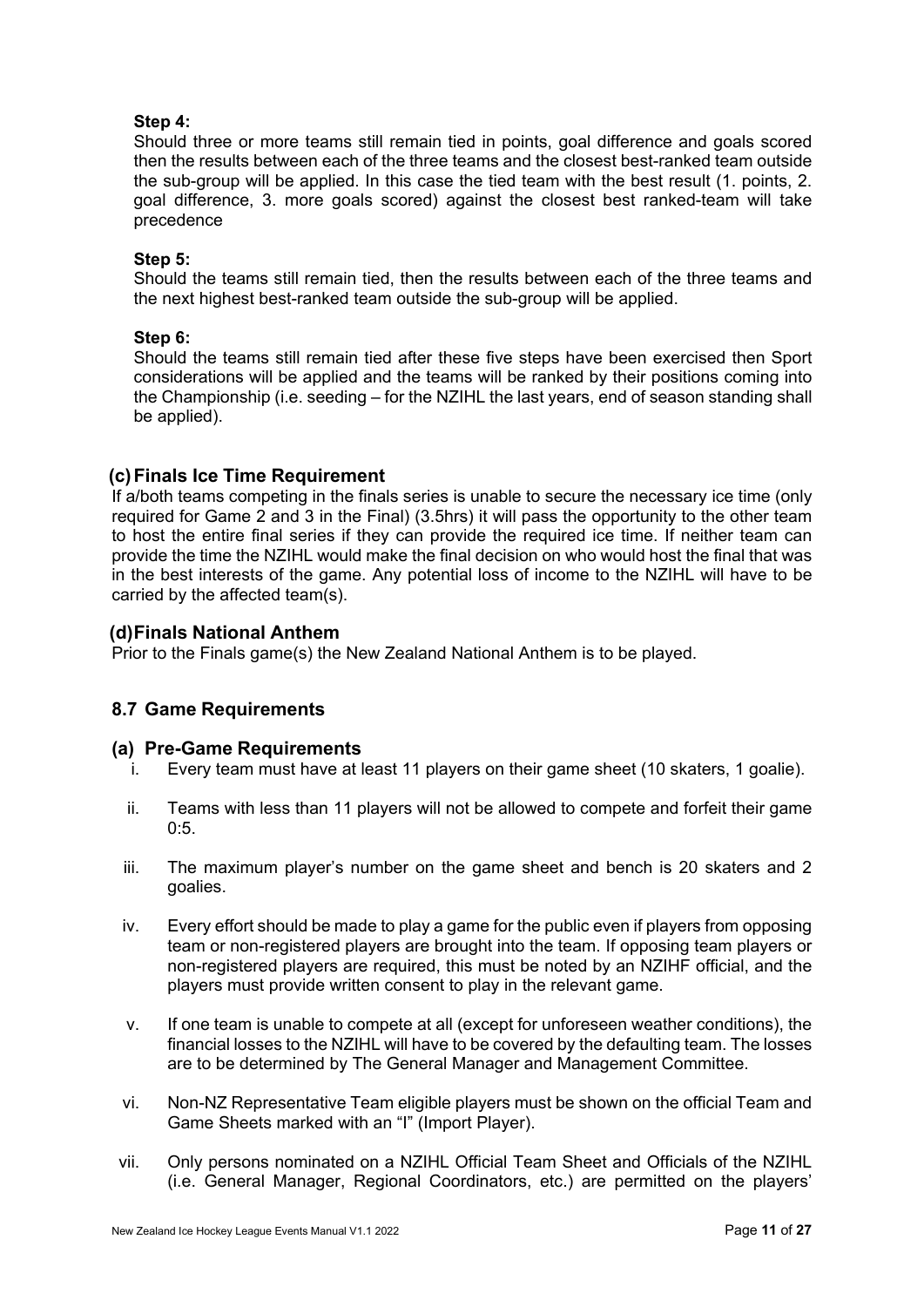bench.

- viii. All games are to be played according to the rules set out in this NZIHF Events Manual first. Any rules not specifically mentioned within are subject to current IIHF Rule Book.
- ix. As permitted under the IIHF Rules and Regulations, the NZIHL may determine changes to the rules or set additional rules as necessary for the proper management of the NZIHL.
- x. Players owing money to the NZIHF are not entitled to play unless an approved payment plan is in place.
- xi. Captains to shake hands prior to game in referee's circle. Teams are to shake hands after each game with other team and game officials.
- xii. Players who either
	- a. change their registered association,
	- b. are not registered with the NZIHF; or
	- c. have transferred from overseas during the season,

must skate in a minimum of 6 regular season games with their new representative team to be eligible to play in the Finals. (Where 'Skate in' is defined as actively participating on ice play). Dispensation may be granted for a player unable to complete 6 such games due to an injury the NZIHL General Manager will have the power to grant this.

xiii. If an ineligible player is played the IIHF rules in respect of a result are to be applied (5- 0 win with 3 points awarded, for non-offending team, no personal stats to be recorded).

#### **(b) Safety Equipment - Additional Safety Rules**

The following are additional rules relating to the wearing of safety equipment while playing ice hockey in the NZIHL:

#### **Mouth Guards**

- i. Wearing a mouth guard is recommended for all players who do not wear a full face cage.
- ii. Players to wear a mouth guard until the day they turn 20, if they are wearing a half visor.
- iii. Players wearing a face-cage are not required to wear a mouth guard.

#### **Throat and Face Cages**

i. The NZIHL require players to wear a full cage and neck guard until the day they turn 18.

#### **Players Visors**

Players in the NZIHL shall wear, as a minimum, a visor that meets approved international standards. The visor shall extend down to cover the lower edge of the nose.

### <span id="page-11-0"></span>*9. Disciplinary Matters*

The Disciplinary protocol is outlined in detail in the NZIHF Competition: Disciplinary, Tribunal & Suspension Regulations.

Disciplinary representatives will be present at NZIHL games for supervision purposes. When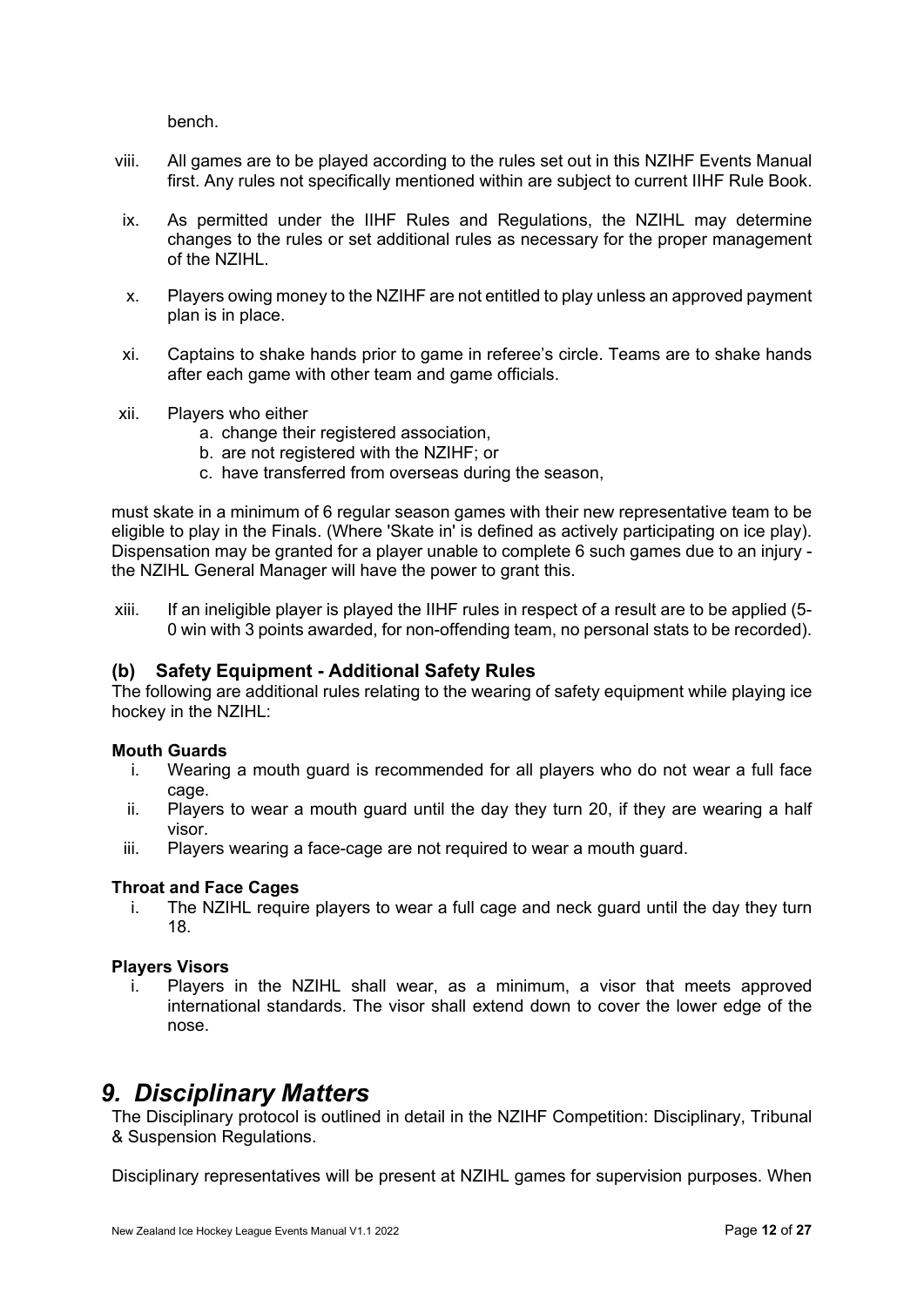one of them cannot attend, they will appoint a representative to act on their behalf.

The requirement to call disciplinary hearings will be carried out by the NZIHL General Manager or NZIHF General Secretary or stand in person as nominated by the NZIHF General Secretary.

The Disciplinary process requires cooperation between all teams, managers, coaches and the NZIHL management structure. Disciplinary rulings will be discussed and decided in a speedy process (teams will be notified at least 2 hours before game start times).

For the Auckland Mako games the full disciplinary protocol applies for the NZIHL, meaning any game suspension etc. received during a game playing with or against the Auckland Mako will need to be served during the regular season games / playoffs / finals. Penalties incurred during NZIHL games can't be served at a Game vs the Auckland Mako team.

For Pre-season Games normal suspension regulations apply.

Any other NZIHL sanctioned Games fall under the umbrella of the NZIHL Suspensions regulations. Penalties incurred in any NZIHL Sanctioned Games must be served at NZIHL points eligible games; penalties incurred during NZIHL games can't be served at other NZIHL Sanctioned Games.

## <span id="page-12-0"></span>*PART IV – STATISTICS & AWARDS*

### <span id="page-12-1"></span>*10. Statistics*

#### **10.1 Statistics Taking**

The statistics will be recorded directly into the Hydra system. No additional capturing of stats will be required.

A copy of the paper game sheet is to be provided to the NZIHL General Manager and Disciplinary Commissioner after every game.

#### **10.2 Statistics To Be Recorded**

The following statistics are to be kept for all NZIHL games:

- Game results
- Team standings (wins, losses, ties and points)
- Point scorers (goals, assists and points)
- Goalkeeper statistics
	- $\circ$  Save % (Total Shots minus Goals Against divided by Total Shots On)
	- $\circ$  G.A.A. (Total Goals Against divided by Total Games Played)
- Penalty minutes (Penalties must be recorded as well as minutes)
- Individual goalies playing minutes

#### **10.3 Goalkeepers Participation**

Goalkeepers must play a minimum of 40% of his Team's total minutes played to be eligible for an award.

#### **10.4 Score Sheet To Be Used**

The IIHF or equivalent NZIHF score sheet is to be used for all games.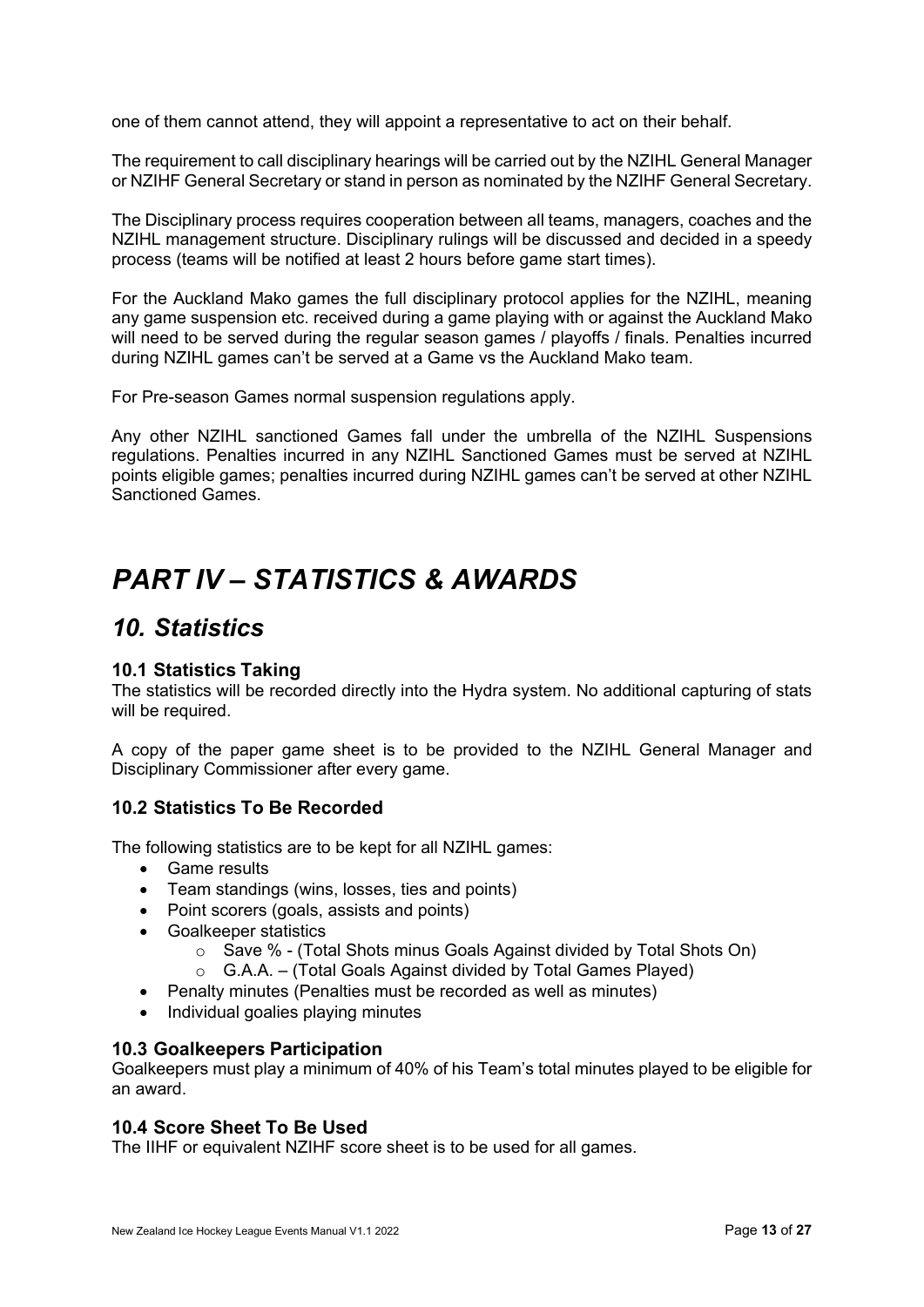### <span id="page-13-0"></span>*11. Trophies and Awards*

#### **11.1 Team Awards**

- i. The "Birgel Cup" shall only be awarded to the team winning the League Final.
- ii. In the case of the regular season or finals series being unable to be completed in their entirety, the Birgel Cup shall not be awarded.
- iii. A trophy shall be awarded to the top placed team at the conclusion of the regular season, when the regular season has been played in its entirety.
- iv. Gold medals shall be awarded for members of the team winning the League Finals.
- v. Silver medals shall be awarded for members of the team losing the League Finals.

#### **11.2 Toa Kauhanga Riri Tio trophy**

- i. The Toa Kauhanga Riri Tio ("trophy") is to be defended at the holder's 2nd home game
- ii. The "trophy" is only available for contest during regular season
- iii. Each holder will be named on the trophy on a mini shield showing the year, the team name and number of defenses
- iv. The NZIHL General Manager to keep track of the above.

#### **11.3 Individual Awards**

A medal or trophy shall be awarded for:

- Most Valuable Player of each team (Team MVP).
- Most Valuable Player in the League (League MVP).
- Most Valuable Player in the League Final (Finals MVP).
- Top Points Scorer in the Regular Season.
- Best Defenseman in the Regular Season.
- Top Rookie in the League
- Top Goalkeeper in the Regular Season.

#### **11.4 Individual Awards Selection Process**

The process for the selection of awards is as follows:

#### i. **Teams MVP**

a. Nominated by the Team Managers and selected by the individual Team Coaches.

#### ii. **League MVP**

a. Voted on by the Team Managers after nomination by the Team Coaches. In the event of a tied vote the deciding vote shall be given by the NZIHL General Manager.

#### iii. **Top Points Scorer**

a. Total points scored. In the event of a tie, goals are to supersede assists.

#### iv. **Best Defenseman**

a. Voted on by the Team Managers after nomination by the Team Coaches. In the event of a tied vote the deciding vote shall be given by the NZIHL General Manager.

#### v. **Top Rookie**

a. Voted on by the Team Managers after nomination by the Team Coaches. Only players that are eligible for a NZ Representative Team are eligible for this award.

#### vi. **Top Goalkeeper**

- a. Determined by Save Percentage
- vii. **Finals MVP**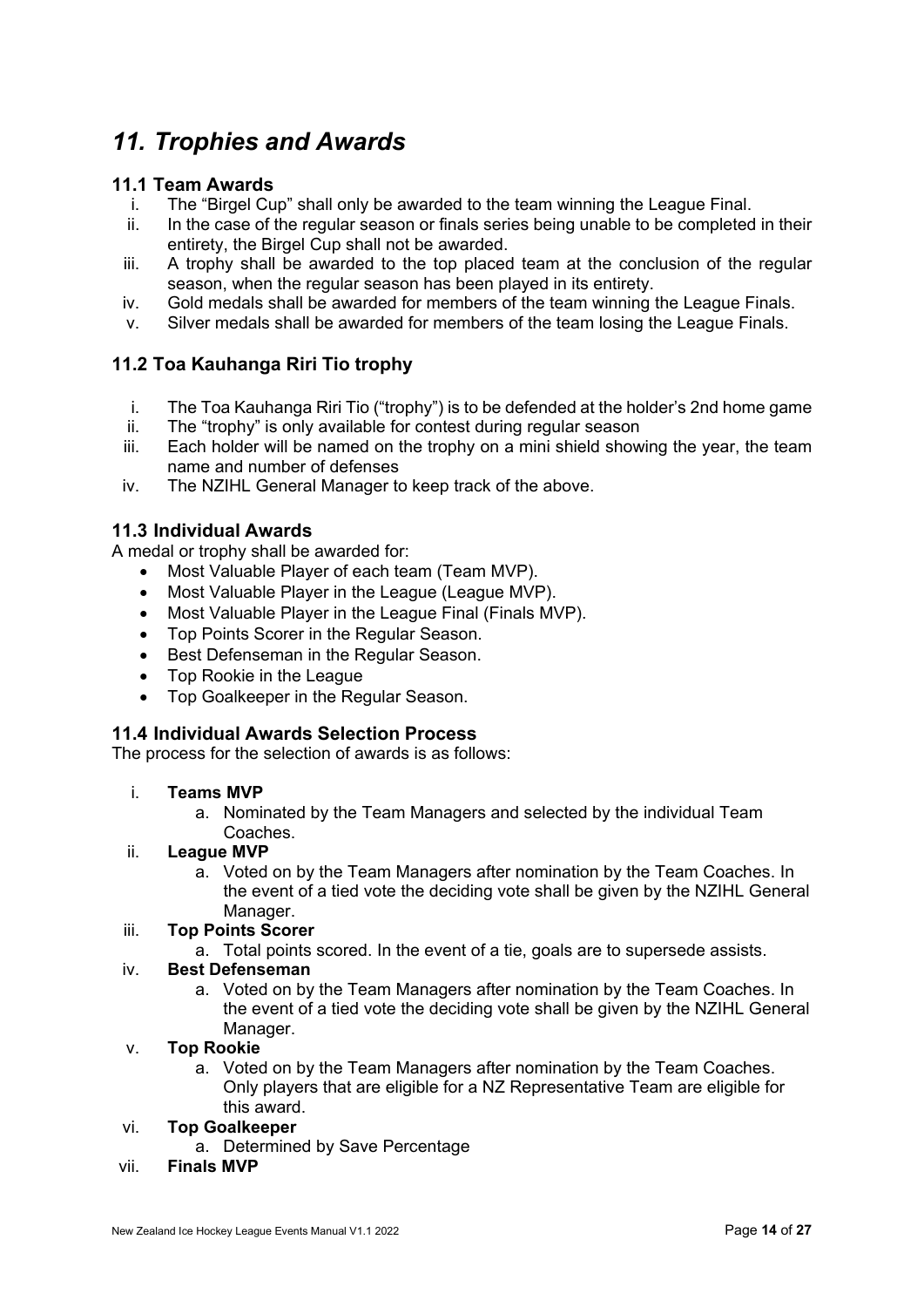a. Selected by the Finals Team Coaches. In the event of a tied vote the deciding vote shall be given by the NZIHL General Manager.

#### viii. **100/150/200 Club**

a. Players, Coaches, Team Officials, Referees and Linesman having participated in 100/150/200 games plus. (Selection/presentation after the Regular Season)

In the event of a tied vote the deciding vote shall be given by the NZIHL General Manager.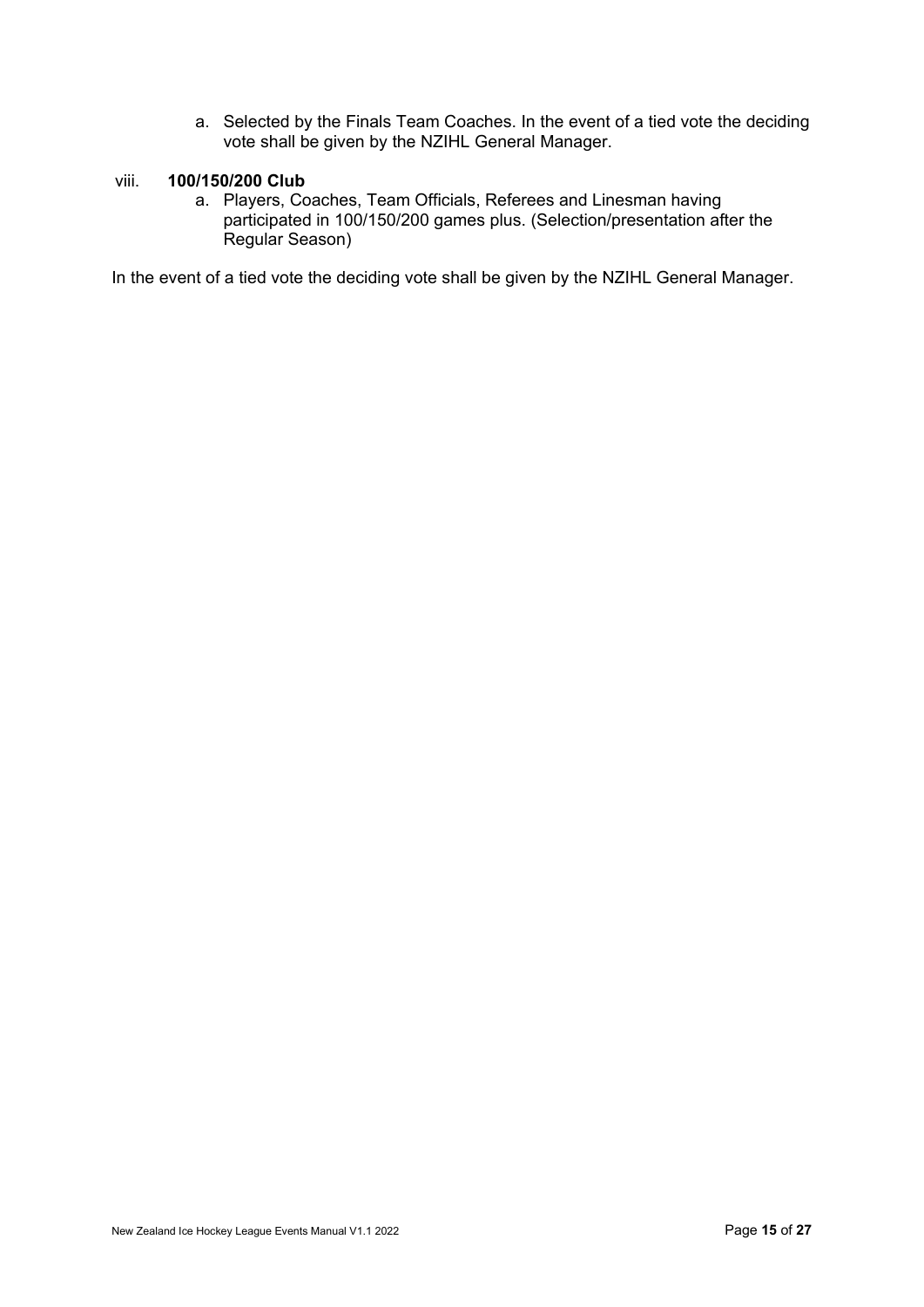| <b>Appendix 1</b> |  |
|-------------------|--|
|                   |  |

### *Team Officials and Ice Rink Contact Details*

<span id="page-15-0"></span>

| <b>BOTANY SWARM</b>          |                              |                                                 |                |
|------------------------------|------------------------------|-------------------------------------------------|----------------|
| <b>Position</b>              | <b>First &amp; Last Name</b> | Email:                                          | <b>Mobile:</b> |
| <b>Regional Coordinator:</b> |                              |                                                 |                |
| Team Manager:                |                              |                                                 |                |
| <b>Assistant Manager:</b>    |                              |                                                 |                |
| Head Coach                   |                              |                                                 |                |
| <b>Assistant Coach:</b>      |                              |                                                 |                |
| <b>Marketing Manager:</b>    |                              |                                                 |                |
|                              |                              |                                                 |                |
|                              | Paradice Botany              |                                                 |                |
| <b>Ice Rink Details:</b>     |                              | 490 Ti Rakau Drive, Botany Downs, Auckland 2013 |                |
|                              | Phone: 09 273 2999           |                                                 |                |
|                              | Email:                       |                                                 |                |

| <b>WEST AUCKLAND ADMIRALS</b> |                              |                                                |                |
|-------------------------------|------------------------------|------------------------------------------------|----------------|
| <b>Position</b>               | <b>First &amp; Last Name</b> | Email:                                         | <b>Mobile:</b> |
| <b>Regional Coordinator:</b>  |                              |                                                |                |
| Team Manager:                 |                              |                                                |                |
| <b>Assistant Manager:</b>     |                              |                                                |                |
| <b>Head Coach</b>             |                              |                                                |                |
| <b>Assistant Coach:</b>       |                              |                                                |                |
| <b>Marketing Manager:</b>     |                              |                                                |                |
|                               |                              |                                                |                |
|                               | Paradice Avondale            |                                                |                |
| <b>Ice Rink Details:</b>      |                              | 150 Lansford Crescent, Avondale, Auckland 0600 |                |
|                               | Phone: 09 828 3800           |                                                |                |
|                               | Email:                       |                                                |                |

|                              | <b>AUCKLAND MAKO</b>         |        |                |
|------------------------------|------------------------------|--------|----------------|
| <b>Position</b>              | <b>First &amp; Last Name</b> | Email: | <b>Mobile:</b> |
| <b>Regional Coordinator:</b> |                              |        |                |
| Team Manager:                |                              |        |                |
| <b>Assistant Manager:</b>    |                              |        |                |
| Head Coach                   |                              |        |                |
| <b>Assistant Coach:</b>      |                              |        |                |
| <b>Marketing Manager:</b>    |                              |        |                |
|                              |                              |        |                |
| <b>Ice Rink Details:</b>     | $N/A$ – Travelling team      |        |                |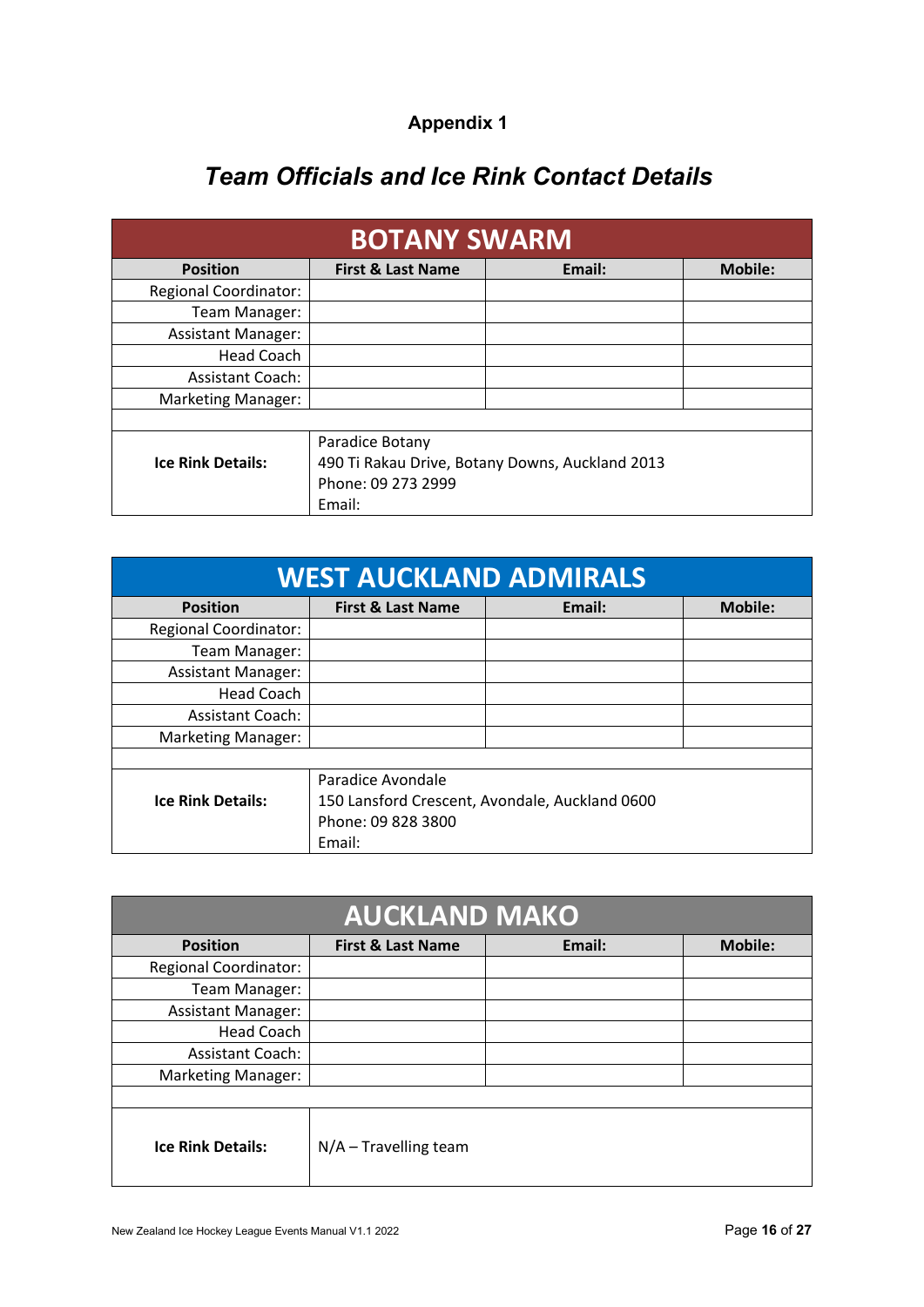| <b>CANTERBURY RED DEVILS</b> |                                          |        |                |
|------------------------------|------------------------------------------|--------|----------------|
| <b>Position</b>              | First & Last Name                        | Email: | <b>Mobile:</b> |
| <b>Regional Coordinator:</b> |                                          |        |                |
| Team Manager:                |                                          |        |                |
| <b>Assistant Manager:</b>    |                                          |        |                |
| Head Coach                   |                                          |        |                |
| <b>Assistant Coach:</b>      |                                          |        |                |
| <b>Marketing Manager:</b>    |                                          |        |                |
|                              |                                          |        |                |
|                              | Alpine Ice Centre                        |        |                |
| <b>Ice Rink Details:</b>     | 495 Brougham Street, Opawa, Christchurch |        |                |
|                              | Ph 03 366 9183                           |        |                |
|                              | Email: info@alpineice.co.nz              |        |                |

| <b>PHOENIX THUNDER</b>       |                                      |        |                |
|------------------------------|--------------------------------------|--------|----------------|
| <b>Position</b>              | <b>First &amp; Last Name</b>         | Email: | <b>Mobile:</b> |
| <b>Regional Coordinator:</b> |                                      |        |                |
| Team Manager:                |                                      |        |                |
| <b>Assistant Manager:</b>    |                                      |        |                |
| <b>Head Coach</b>            |                                      |        |                |
| <b>Assistant Coach:</b>      |                                      |        |                |
| Marketing Manager:           |                                      |        |                |
|                              |                                      |        |                |
|                              | Dunedin Ice Stadium                  |        |                |
| <b>Ice Rink Details:</b>     | 101 Victoria Road, St Kilda, Dunedin |        |                |
|                              | Phone:                               |        |                |
|                              | Email:                               |        |                |

| <b>SKYCITY STAMPEDE</b>      |                                 |        |                |
|------------------------------|---------------------------------|--------|----------------|
| <b>Position</b>              | <b>First &amp; Last Name</b>    | Email: | <b>Mobile:</b> |
| <b>Regional Coordinator:</b> |                                 |        |                |
| Team Manager:                |                                 |        |                |
| <b>Assistant Manager:</b>    |                                 |        |                |
| <b>Head Coach</b>            |                                 |        |                |
| <b>Assistant Coach:</b>      |                                 |        |                |
| Marketing Manager:           |                                 |        |                |
|                              |                                 |        |                |
|                              | Queenstown Ice Arena            |        |                |
| <b>Ice Rink Details:</b>     | 29 Park Street, Queenstown 9300 |        |                |
|                              | Phone:                          |        |                |
|                              | Email:                          |        |                |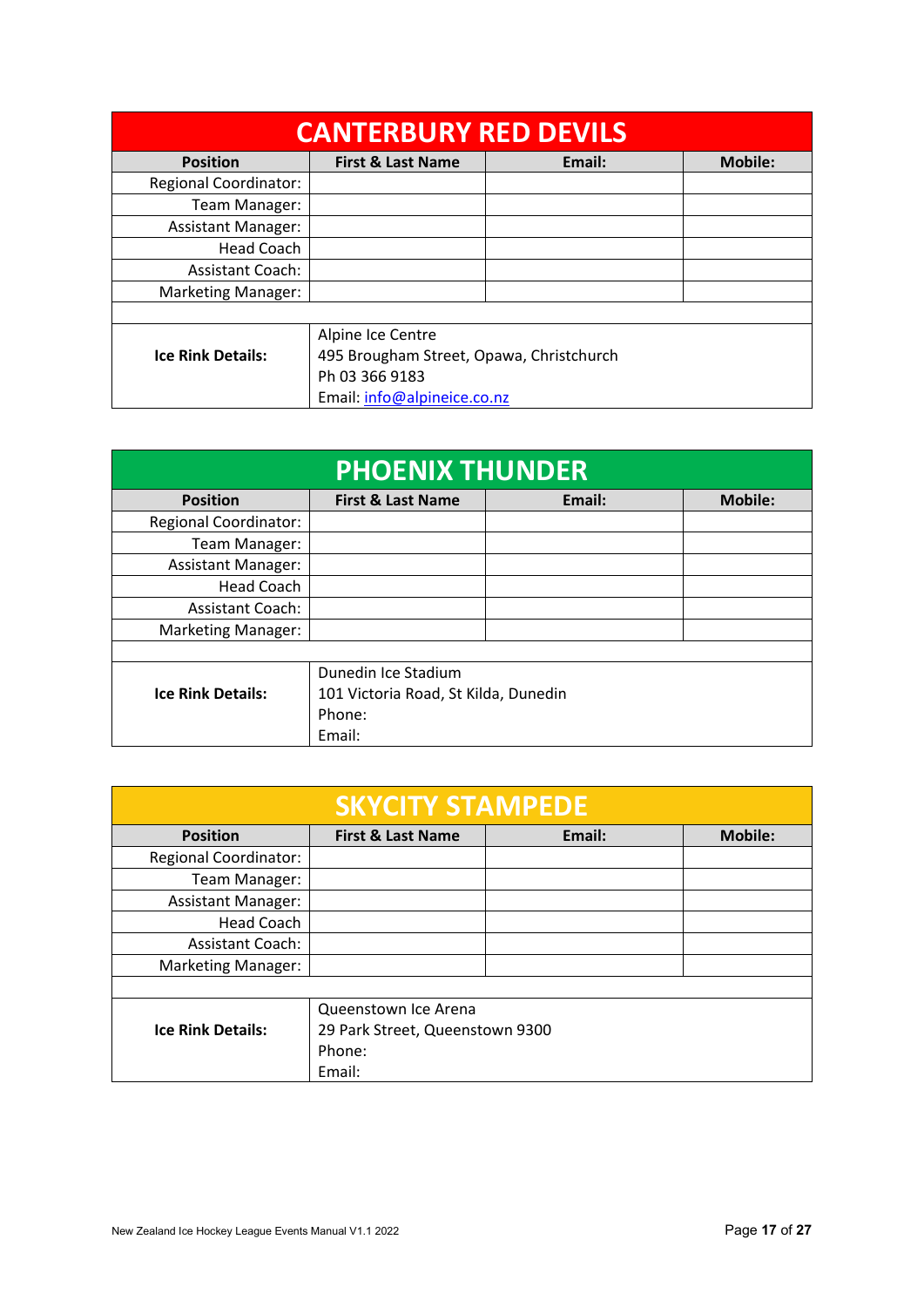#### **Appendix 2**

### *NZIHL Contact Details*

#### <span id="page-17-0"></span>**NZIHL General Manager**

**Name:** Andreas Kaisser<br>**Phone:** 021 208 0459 **Phone:** 021 208 0459 **Email:** [newzealandkaisser@gmail.com](mailto:newzealandkaisser@gmail.com) 

#### **Treasurer**

Name: Paul de Vere Phone: 09 836 1253 (hm), 021 279 6085 (mb) Email: [pauldevere@xtra.co.nz](mailto:pauldevere@xtra.co.nz) or treasurer.nzihl@xtra.co.nz

#### **NZIHF President**

Name: Andy Mills Phone: 027 244 3916 Email: [president@nzicehockey.co.nz](mailto:president@nzicehockey.co.nz) or [andy@opalcentre.co.nz](mailto:andy@opalcentre.co.nz)

#### **NZIHF General Secretary**

Name: Carl McIntyre Phone: 021 928 000 Email: [secretary@nzicehockey.co.nz](mailto:secretary@nzicehockey.co.nz) or cgmconsultancy@xtra.co.nz

#### **NZIHF Referee in Chief**

Name: Phone: Email:

#### **NZIHF Disciplinary Chairman**

Name: Jason Power Phone: Email: [disciplinarynzihf@gmail.com](mailto:disciplinarynzihf@gmail.com) 

#### **NZIHL Livestream, Website & Emails:**

Name: Michael Domigan Phone: Email: [marketing@nzihl.com](mailto:marketing@nzihl.com) 

# **NZIHL Social Media:**

Megan Kliegl Phone: Email: [megankliegl@hotmail.com](mailto:megankliegl@hotmail.com)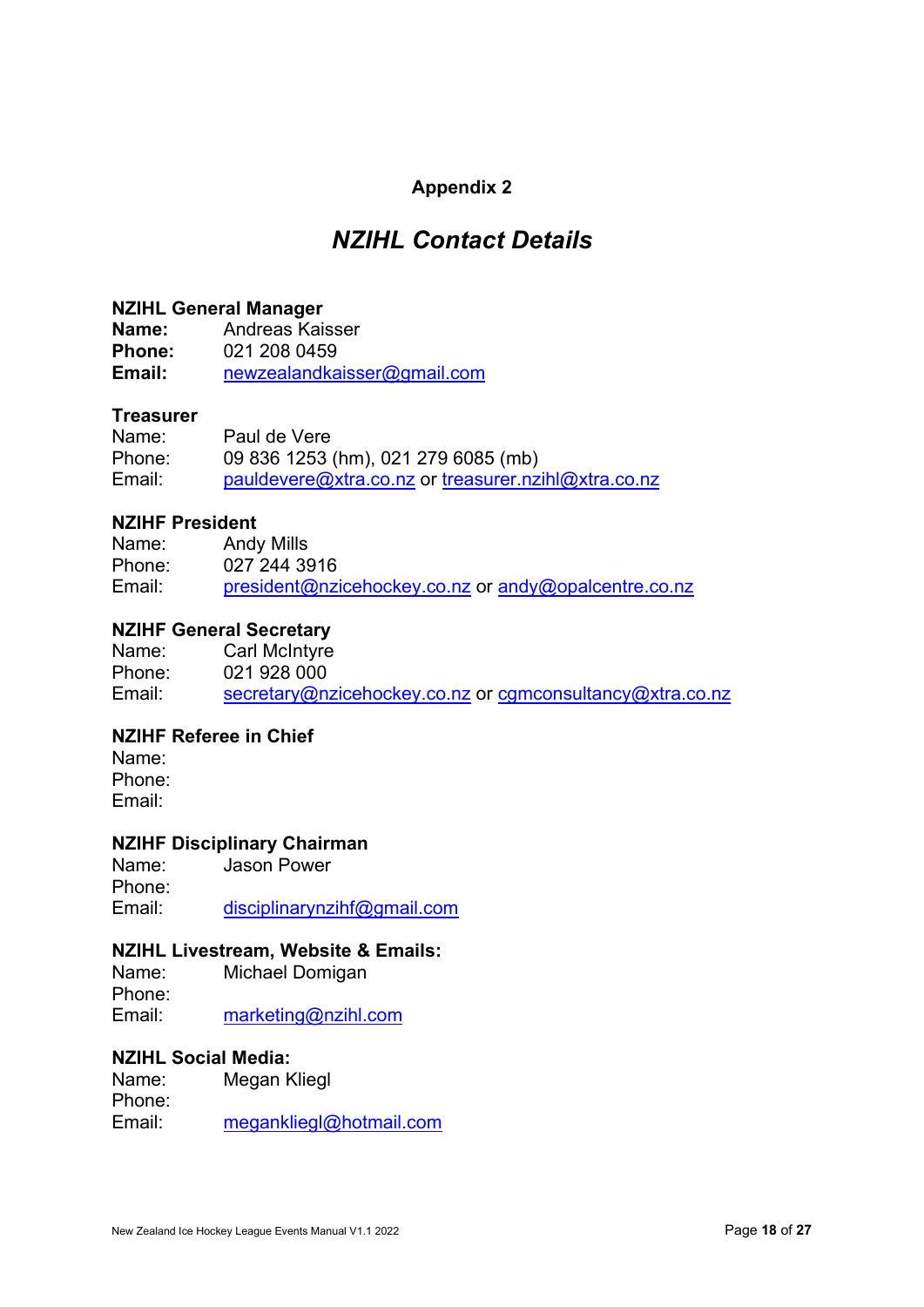### **Appendix 3** *NZIHL Schedule*

<span id="page-18-0"></span>

|                    |                |                          |                   |                    | Warm-                   | <b>Puck</b>       | Game           |
|--------------------|----------------|--------------------------|-------------------|--------------------|-------------------------|-------------------|----------------|
| <b>Round Codes</b> | Game #         | <b>Game Dates</b>        | <b>Teams</b>      | Location           | up Start<br><b>Time</b> | drops             | finish<br>time |
| 1A                 | $\mathbf{1}$   | 11/06/2022               | <b>WAA vs AMA</b> | Avondale           | 16:45                   | 17:00             | 19:15          |
| 1A                 | $\overline{2}$ | 12/06/2022               | <b>BSW vs AMA</b> | Botany             | 17:00                   | 17:15             | 19:30          |
| 2A                 | 3              | 18/06/2022               | <b>WAA vs AMA</b> | Avondale           | 16:45                   | 17:00             | 19:15          |
| 2A                 | 4              | 19/06/2022               | <b>BSW vs AMA</b> | <b>Botany</b>      | 17:00                   | 17:15             | 19:30          |
| 3A                 | 5              | 24/06/2022               | <b>SCS vs PHT</b> | Queenstown         | 18:45                   | 19:00             | 21:15          |
| 3A                 | 6              | 25/06/2022               | <b>SCS vs PHT</b> | Queenstown         | 18:45                   | 19:00             | 21:15          |
| 4A                 | $\overline{7}$ | 2/07/2022                | CRD vs SCS        | Christchurch       | 16:30                   | 16:45             | 19:00          |
| 4A                 | 8              | 3/07/2022                | CRD vs SCS        | Christchurch       | 16:30                   | 16:45             | 19:00          |
| 4B                 | 9              | 2/07/2022                | <b>BSW vs WAA</b> | Botany             | 17:00                   | 17:15             | 19:30          |
| 4B                 | 10             | 3/07/2022                | WAA vs BSW        | Avondale           | 16:45                   | 17:00             | 19:15          |
| <b>5A</b>          | 11             | 15/07/2022               | PHT vs CRD        | Dunedin            | 18:45                   | 19:00             | 21:15          |
| <b>5A</b>          | 12             | 16/07/2022               | PHT vs CRD        | Dunedin            | 17:45                   | 18:00             | 20:15          |
| <b>5B</b>          | 13             | 16/07/2022               | WAA vs BSW        | Avondale           | 16:45                   | 17:00             | 19:15          |
| <b>5B</b>          | 14             | 17/07/2022               | <b>BSW vs WAA</b> | <b>Botany</b>      | 17:00                   | 17:15             | 19:30          |
| 6A                 | 15             | 22/07/2022               | <b>SCS vs BSW</b> | Queenstown         | 18:45                   | 19:00             | 21:15          |
| 6A                 | 16             | 23/07/2022               | <b>SCS vs BSW</b> | Queenstown         | 18:45                   | 19:00             | 21:15          |
| 6B                 | 17             | 23/07/2022               | CRD vs WAA        | Christchurch       | 16:30                   | 16:45             | 19:00          |
| 6B                 | 18             | 24/07/2022               | CRD vs WAA        | Christchurch       | 16:30                   | 16:45             | 19:00          |
| <b>8A</b>          | 19             | 29/07/2022               | PHT vs WAA        | <b>Dunedin</b>     | 18:45                   | 19:00             | 21:15          |
| <b>8A</b>          | 20             | 30/07/2022               | PHT vs WAA        | Dunedin            | 17:45                   | 18:00             | 20:15          |
| <b>9A</b>          | 21             | 30/07/2022               | <b>BSW vs CRD</b> | Botany             | 17:00                   | 17:15             | 19:30          |
| <b>9A</b>          | 22             | 31/07/2022               | <b>BSW vs CRD</b> | <b>Botany</b>      | 17:00                   | 17:15             | 19:30          |
| <b>10A</b>         | 23             | 6/08/2022                | <b>CRD vs PHT</b> | Christchurch       | 16:30                   | 16:45             | 19:00          |
| 10A                | 24             | 7/08/2022                | <b>CRD vs PHT</b> | Christchurch       | 16:30                   | 16:45             | 19:00          |
| <b>10B</b>         | 25             | 6/08/2022                | <b>BSW vs SCS</b> | <b>Botany</b>      | 17:00                   | 17:15             | 19:30          |
| 10B                | 26             | 7/08/2022                | <b>BSW vs SCS</b> | <b>Botany</b>      | 17:00                   | 17:15             | 19:30          |
| <b>11A</b>         | 27             | 12/08/2022               | PHT vs BSW        | Dunedin            | 18:45                   | 19:00             | 21:15          |
| <b>11A</b>         | 28             | 13/08/2022               | PHT vs BSW        | Dunedin            | 17:45                   | 18:00             | 20:15          |
| 11B                | 29             | 13/08/2022               | <b>WAA vs SCS</b> | Avondale           | 16:45                   | 17:00             | 19:15          |
| 11B                | 30             | 14/08/2022               | WAA vs SCS        | Avondale           | 16:45                   | 17:00             | 19:15          |
| 12A                | 31             | 19/08/2022               | <b>SCS vs CRD</b> | Queenstown         | 18:45                   | 19:00             | 21:15          |
| 12A                | 32             | 20/08/2022               | <b>SCS vs CRD</b> | Queenstown         | 18:45                   | 19:00             | 21:15          |
| 13A                | 33             | 27/08/2022               | <b>WAA vs PHT</b> | Avondale           | 16:45                   | 17:00             | 19:15          |
| 13A                | 34             | 28/08/2022               | <b>WAA vs PHT</b> | Avondale           | 16:45                   | 17:00             | 19:15          |
| 13B                | 35             | 27/08/2022               | <b>CRD vs BSW</b> | Christchurch       | 16:30                   | 16:45             | 19:00          |
| 13B                | 36             | 28/08/2022               | CRD vs BSW        | Christchurch       | 16:30                   | 16:45             | 19:00          |
| 14A                | 37             | 2/09/2022                | PHT vs SCS        | Dunedin            | 18:45                   | 19:00             | 21:15          |
| 14A                | 38             | 3/09/2022                | PHT vs SCS        | Dunedin            | 17:45                   | 18:00             | 20:15          |
| 15A                | 39             | 9/09/2022                | <b>SCS vs WAA</b> | Queenstown         | 18:45                   | 19:00             | 21:15          |
| 15A                | 40             | 10/09/2022               | <b>SCS vs WAA</b> | Queenstown         | 18:45                   | 19:00             | 21:15          |
| 15B                | 41             | 10/09/2022               | <b>BSW vs PHT</b> | <b>Botany</b>      | 17:00                   | 17:15             | 19:30          |
| 15B                | 42             | 11/09/2022<br>17/09/2022 | <b>BSW vs PHT</b> | Botany<br>Avondale | 17:00                   | 17:15             | 19:30          |
| <b>16A</b>         | 43             | 18/09/2022               | <b>WAA vs CRD</b> |                    | 16:45                   | 17:00             | 19:15          |
| <b>16A</b>         | 44             |                          | <b>WAA vs CRD</b> | Avondale           | 16:45                   | 17:00             | 19:15          |
|                    |                |                          | <b>Semi Final</b> |                    |                         |                   |                |
| <b>17S</b>         | 45             | 24/09/2022               | TBA vs TBA        | <b>TBA</b>         | 00:00                   | 00:15             | 02:30          |
| 17S                | 46             | 25/09/2022               | TBA vs TBA        | <b>TBA</b>         | 00:00                   | 00:15             | 02:30          |
|                    |                |                          |                   |                    |                         |                   |                |
| 18F1               | 47             | 30/09/2022               | TBA vs TBA        | <b>TBA</b>         | 00:00                   | 00:15             | 02:30          |
| 18F2               | 48             | 1/10/2022                | TBA vs TBA        | <b>TBA</b>         | 00:00                   | 00:15             | 02:30          |
| 18F3               | 49             | 2/10/2022                | TBA vs TBA        | <b>TBA</b>         |                         | 00:00 if required |                |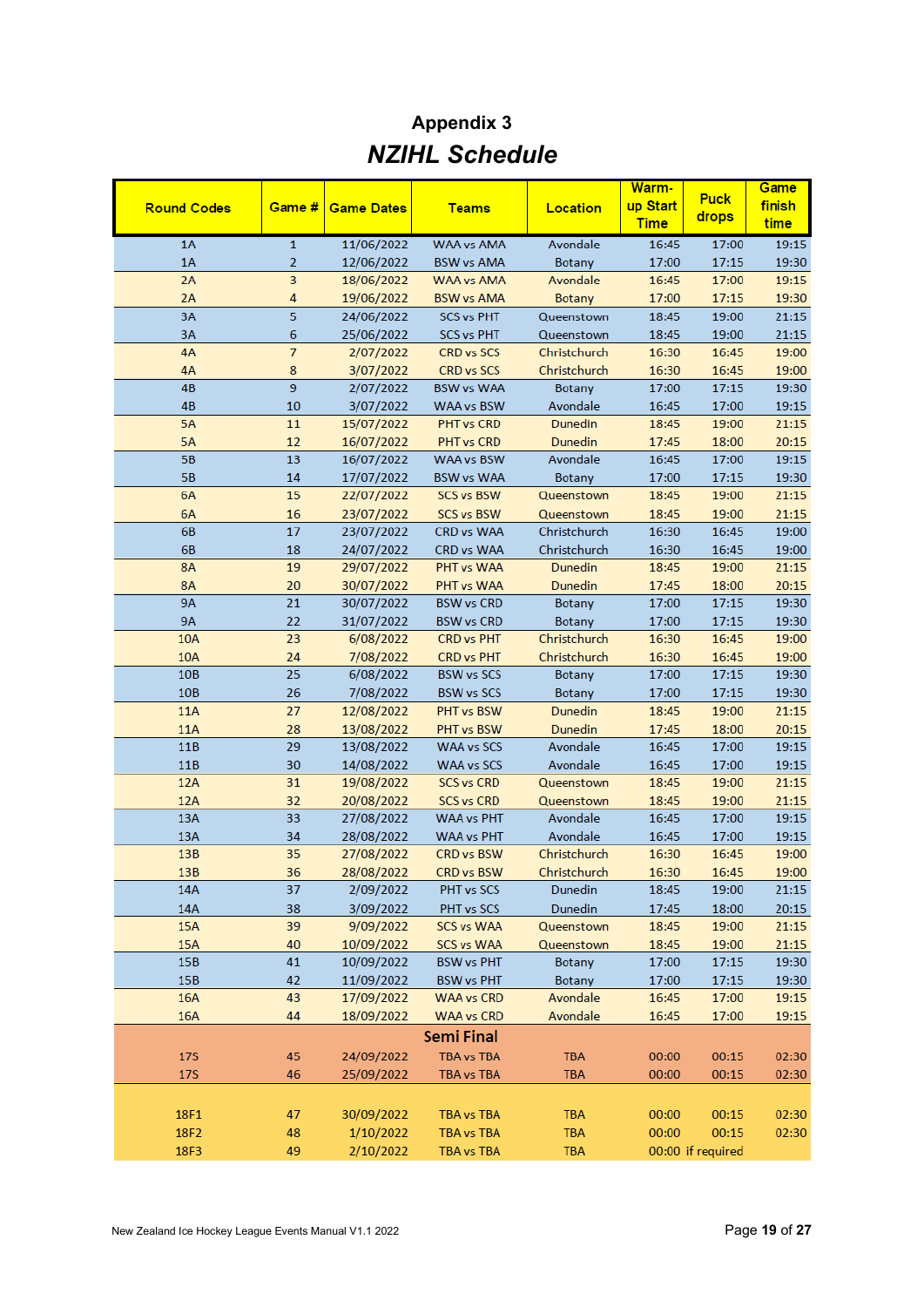#### **Appendix 4**

### *Pre-Game Count-Down & Game Flow*

<span id="page-19-0"></span>The following is the game count-down and game flow procedure for all NZIHL games. All teams and the organizer are requested to follow these procedures and the times to ensure that the pre-game activities and the game begin and follow the scheduled time.

All times listed below are expressed as minutes before the actual game is scheduled to begin. Therefore, -30:00 is read as 30 minutes before the game is scheduled to begin.

The game flow cannot be accurately predicted but the guideline is to be followed as outlined, howeverbetween periods teams are required to return to their bench 3 minutes before the end of the period break. To ensure the next period can start without further delay after the scheduled 15-minute break.

| <b>CountTime</b> |                                           |
|------------------|-------------------------------------------|
|                  | <b>Activity</b>                           |
| $-10$            | 10 min pre-game warm-up                   |
| $-5$             | Both team rosters to be announced         |
| $-3$             | Starting line up to be announced          |
|                  | Referee/Linesmen to be announced          |
| $-1$             | Teams to assemble at the net              |
| 0                | Opening face off                          |
| Approx.          |                                           |
| 30               | Ice resurface                             |
| 45               | 2nd period starts                         |
| 75               | Ice resurface                             |
| 90               | 3rd period starts                         |
| 120              | Approximate game finish                   |
|                  | If Overtime is required                   |
| 123              | Start 5 min golden goal overtime period   |
|                  | If Game Winning Shot are required         |
| 128              | <b>Start Game Winning Shots procedure</b> |

#### *(for 2hrs30min ice time availability 30 min running time periods)*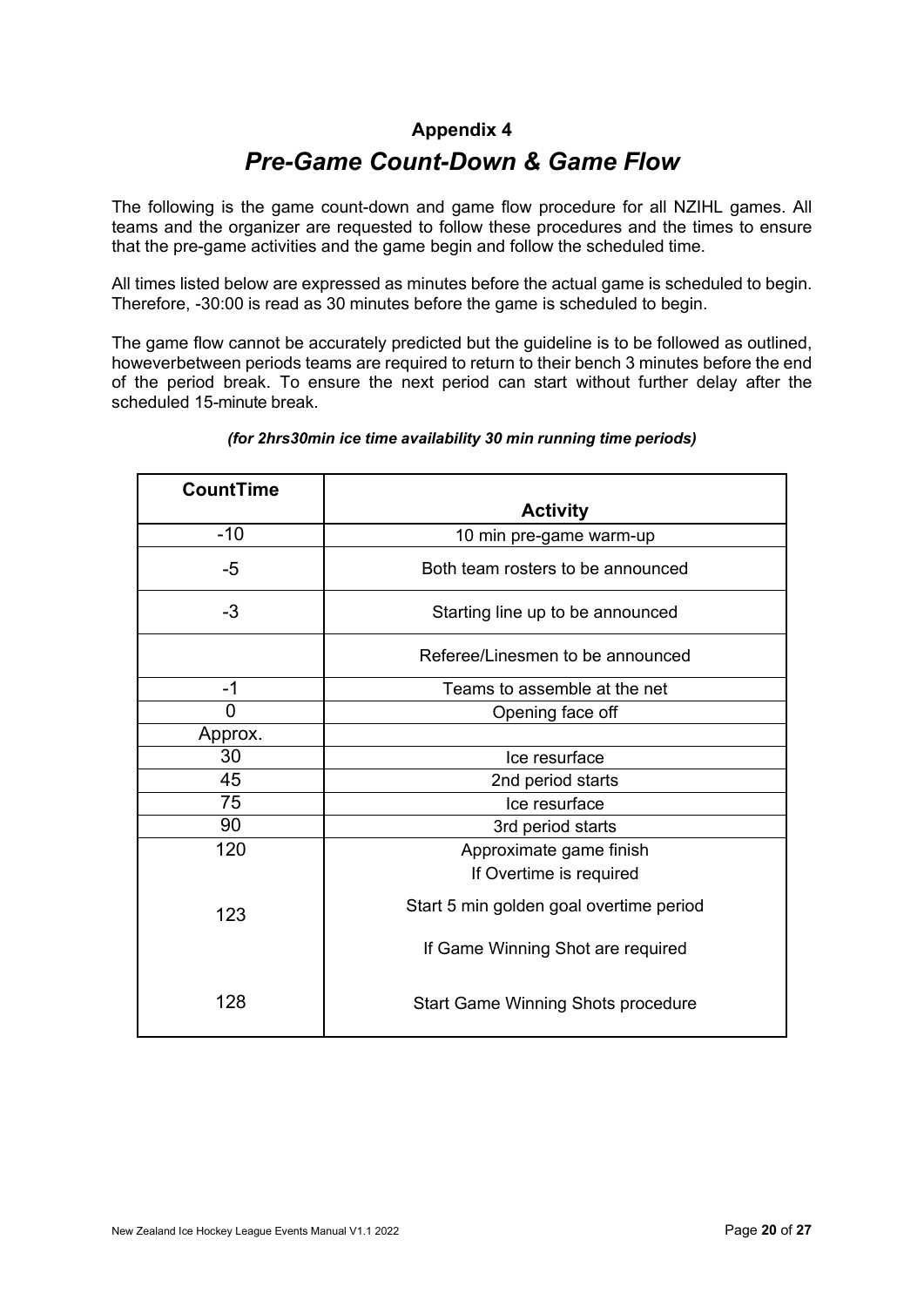### <span id="page-20-0"></span>**Appendix 5**  *Game Officials Remuneration*

| Officials cost per game is as follows: |                  |  |
|----------------------------------------|------------------|--|
| (3-man system)                         |                  |  |
| Referee                                | \$110 (one)      |  |
| Linesmen                               | \$80 each (two)  |  |
| Score Bench                            | $$30$ each (two) |  |
| Goal Judges                            | $$15$ each (two) |  |
| Penalty Box Judges                     | $$15$ each (two) |  |
| Total/game                             | \$390.00         |  |

### <span id="page-20-1"></span>**Appendix 6**  *Team fees/payment dates for 2022 season*

| April 15 | <b>TBC</b>                        |
|----------|-----------------------------------|
| June 1   | <b>TBC</b>                        |
| July 1   | <b>TRC</b>                        |
| Aug 1    | \$Outstanding (if still required) |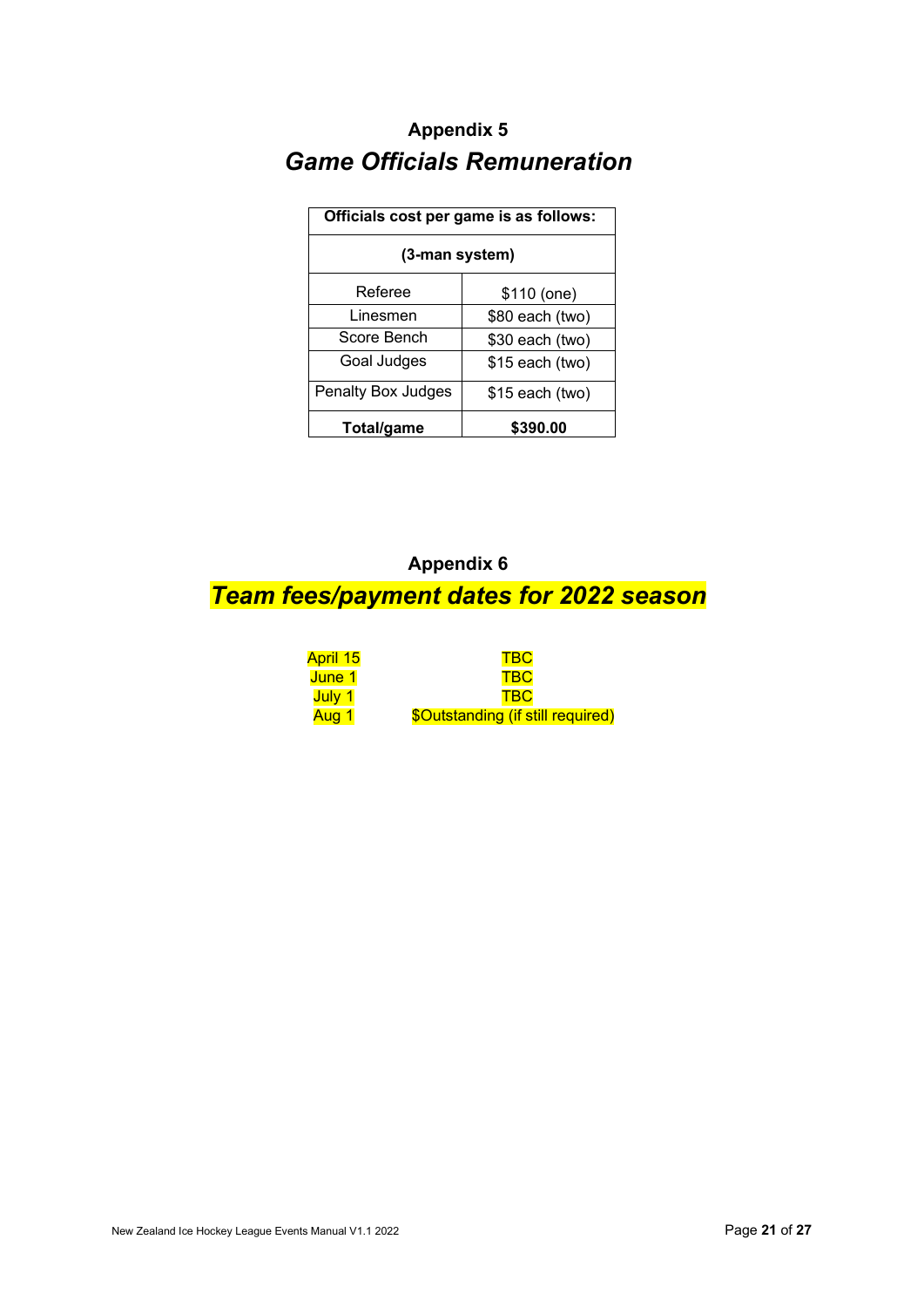#### **Appendix 7**

### *Reduced Ice Time Process*

<span id="page-21-0"></span>This process is to be applied if there is the possibility that the allocated ice time of 2.5 hrs will be insufficient e.g. if the visiting team has got a flight to catch, if the rink only grants a limited ice time, etc.

Both teams' Coordinators (Managers as back-up) are to agree this prior to game commencement.

Once agreed it is the home Coordinator's (Manager's) responsibility to advise the referees accordingly.

For visiting teams sufficient time must be allowed for to catch their flights. Following allowances should be made to get from the rink (including 20 min for the players to get changed and packed into the vans) to airport including the allowance to return the vans.

| <b>Location</b>                                                                                                                                                                                                               | Total allowance (game<br>departure)                      |   | end | to |
|-------------------------------------------------------------------------------------------------------------------------------------------------------------------------------------------------------------------------------|----------------------------------------------------------|---|-----|----|
| Auckland - Avondale/Botany<br>Christchurch<br>Dunedin<br>Queenstown                                                                                                                                                           | 1 hr 30 min<br>1 hr 15 min<br>1 hr 45 min<br>1 hr 15 min |   |     |    |
| Ice time reduction options:                                                                                                                                                                                                   |                                                          |   |     |    |
| Forfeit Overtime if required                                                                                                                                                                                                  |                                                          |   |     |    |
| Forfeit Overtime & Shootout if required                                                                                                                                                                                       |                                                          |   |     |    |
| Play running time                                                                                                                                                                                                             | Period 1 2                                               | 3 |     |    |
| Play 15 min stop time                                                                                                                                                                                                         | Period 1<br>2                                            | 3 |     |    |
| Other as follows: example and the state of the state of the state of the state of the state of the state of the state of the state of the state of the state of the state of the state of the state of the state of the state |                                                          |   |     |    |
|                                                                                                                                                                                                                               | Visitors: ____________________                           |   |     |    |
|                                                                                                                                                                                                                               | Location: ___________________                            |   |     |    |
|                                                                                                                                                                                                                               |                                                          |   |     |    |
|                                                                                                                                                                                                                               |                                                          |   |     |    |

*Team Manager(s) to provide copy to Statistician and NZIHF General Manager*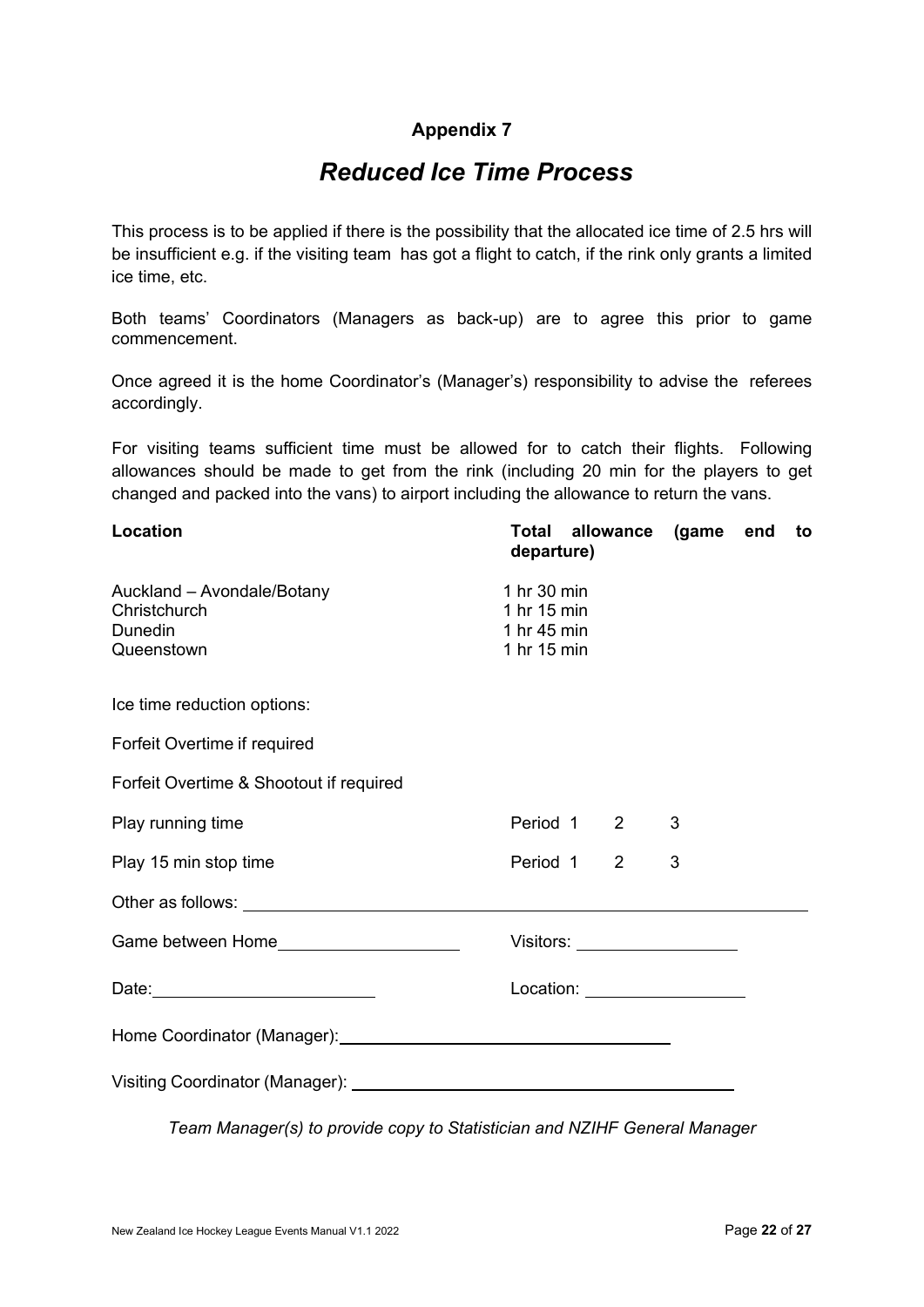### **Appendix 8** *NZIHF Amateur Player Policy*

New Zealand Ice Hockey Federation

<span id="page-22-0"></span>The New Zealand Ice Hockey Federation administers amateur leagues, and no player shall be paid to play. However, teams may assist players with reasonable costs incurred in conjunction with the following:

- Airfares
- Accommodation
- Transport
- Food
- ITC
- Registration fees
- Ice time fees
- Playing fees
- Equipment support
- Reasonable rates for coaching ice hockey: If a player is employed by a company or person associated in any way with Ice Hockey, then the pay rate shall be no more than would be reasonable within the market for the services provided.

Any team found to be contravening the spirit of these clauses will be subject to the NZIHF disciplinary tribunal, and if found guilty shall forfeit (including historical games) in which any paid players were listed on rosters 0-5, as well as any punishment that the tribunal applies to the team, region or individuals.

Team coordinator(s), Managers & Coaches are expected to agree and sign this declaration to abide by the Events Manual before the season starts.

The NZIHF Management Committee has the power to audit any of the teams, including interviewing any player or manager if they deem fit.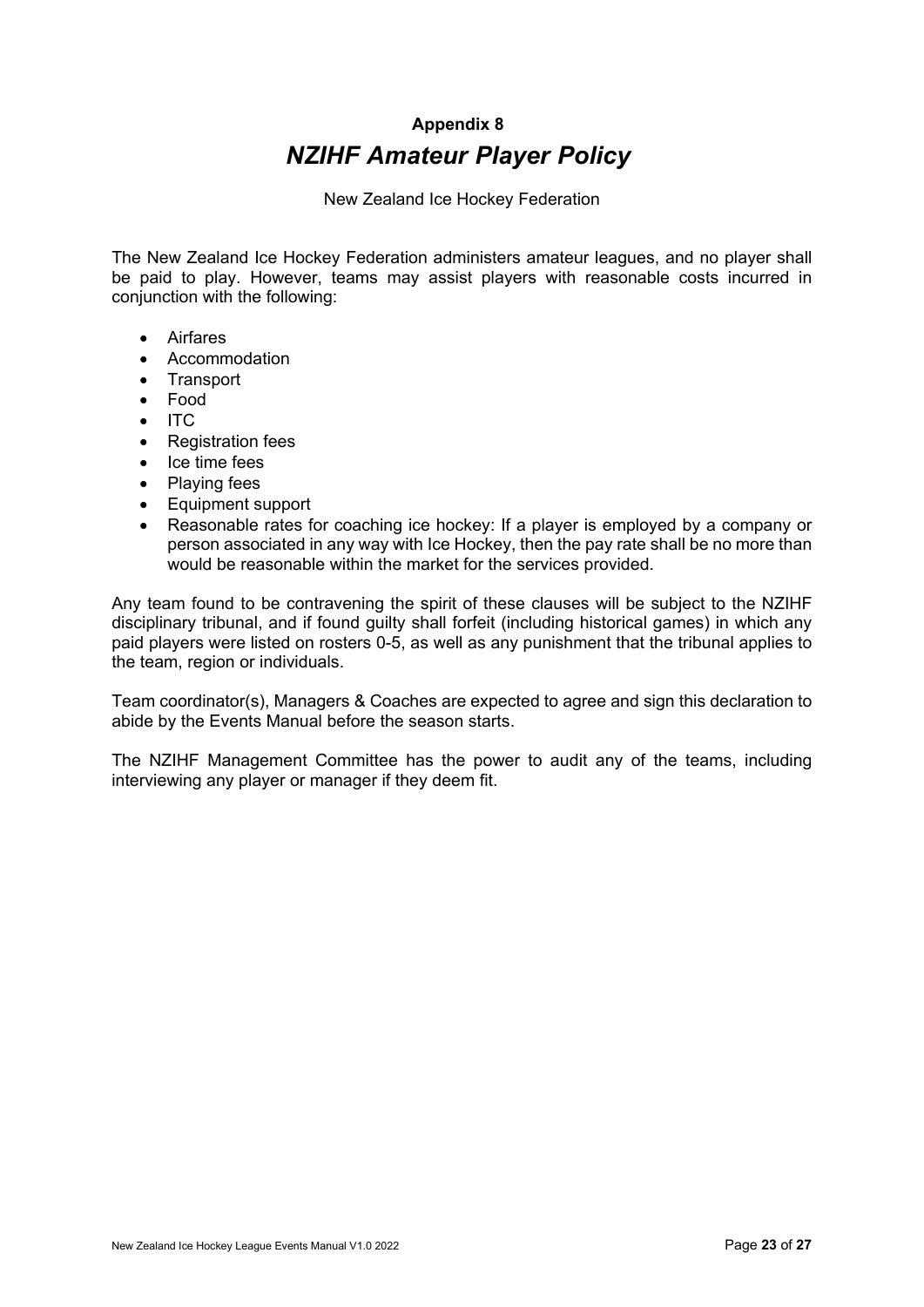#### **Appendix 9**

### *Auckland Mako Participation in NZIHL*

<span id="page-23-0"></span>The Auckland Mako team is run out of Auckland but all costs will be associated with the NZIHF. Any profit above the hosting fee belongs to the host club. The Auckland Mako is not part of the cost sharing budget. No other team in the NZIHL is contributing to the cost for the Auckland Mako team.

Key understandings for the Auckland Mako's participation:

- The team will be formed by Junior players aged 23 or younger
- Selected players can/will come from other regions as required
- The team will be supported by up to 5 Senior Players from other NZIHL teams in each game played
- The team will play in each of the current NZIHL teams home rink a 2-game series (total of 10 games)
- The team plays under the NZIHL Events Manual and NZIHF Disciplinary rules
- The outcome of each game will not be recorded as part of the regular season of the NZIHL, however for statistics reasons, we will separate the Hydra link stats to their own records
- Each NZIHL team will include these games as part of their home games in the 2022 season and will provide ticket sales/marketing in line with their regular season games to maximise income during these games
- These games are not included in the regular NZIHL 2022 Budget to the teams
- There is no cost-sharing for the current NZIHL teams as well as a set spectator fee

Selection:

- A selection of junior Players for the U23 team will be done by the U18 and U20 National Team Coaches and the General Manager of the AIHA.
- All communication will be done by the U23 Team Coordinator.
- The Senior Players will be selected by the current Men's National Team Coaches
- There is no limit on how many Senior Players as it depends on their availability to play in these games
- Important for this long list of Senior Players is their leadership skills and skillset to the game to support the U23 players before, during and after each game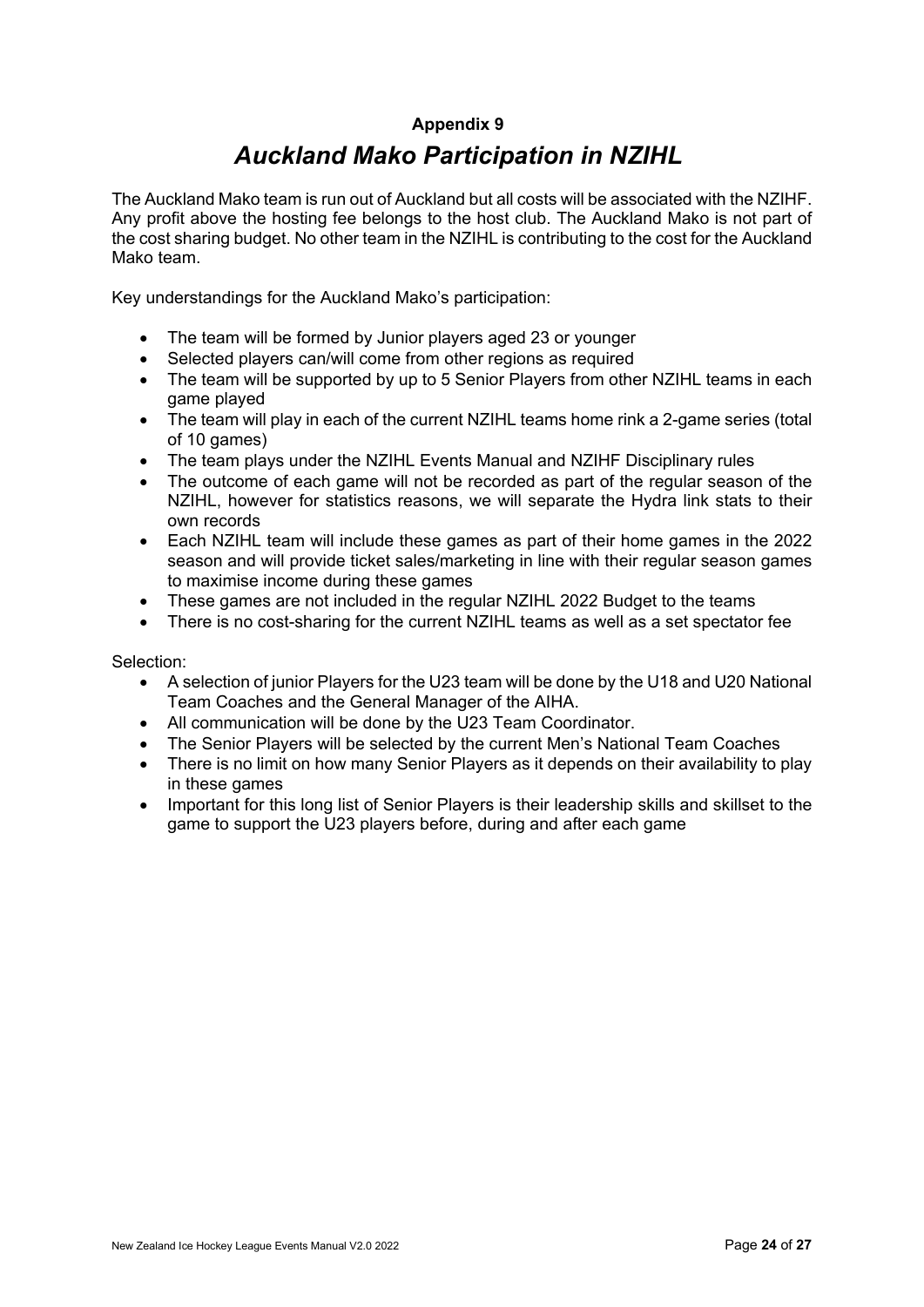### **Appendix 10**  *REGIONAL ASSOCIATION TRANSFER FORM*

<span id="page-24-0"></span>

| esportsdesk Registration #:                                                                                                                                                  |  |  |  |  |  |  |  |                |   |  |  |  |
|------------------------------------------------------------------------------------------------------------------------------------------------------------------------------|--|--|--|--|--|--|--|----------------|---|--|--|--|
| Surname (or Family name):                                                                                                                                                    |  |  |  |  |  |  |  |                |   |  |  |  |
| First Name(s):                                                                                                                                                               |  |  |  |  |  |  |  |                |   |  |  |  |
| <b>Residential Address:</b>                                                                                                                                                  |  |  |  |  |  |  |  |                |   |  |  |  |
|                                                                                                                                                                              |  |  |  |  |  |  |  |                |   |  |  |  |
| Contact Telephone No:                                                                                                                                                        |  |  |  |  |  |  |  |                |   |  |  |  |
| Association transferring from:                                                                                                                                               |  |  |  |  |  |  |  |                |   |  |  |  |
| Association transferring to:                                                                                                                                                 |  |  |  |  |  |  |  |                |   |  |  |  |
| Declaration to be signed by two Officials of the Association the player is transferring to. We<br>accept the above Conditions, if any, for the transfer of the above Player. |  |  |  |  |  |  |  |                |   |  |  |  |
| Signature:<br>(Association transferring to)                                                                                                                                  |  |  |  |  |  |  |  |                |   |  |  |  |
| Signature:<br>(Association transferring to)                                                                                                                                  |  |  |  |  |  |  |  |                |   |  |  |  |
| I, the above-named Player, request the transfer as detailed above and hereby agree to abide by<br>any conditions set down by the Regional Association.                       |  |  |  |  |  |  |  |                |   |  |  |  |
| Signature of Player:                                                                                                                                                         |  |  |  |  |  |  |  |                |   |  |  |  |
| Regional Transfer Approval given, subject to the Conditions listed hereunder:                                                                                                |  |  |  |  |  |  |  |                |   |  |  |  |
| <b>Conditions Made:</b>                                                                                                                                                      |  |  |  |  |  |  |  |                |   |  |  |  |
| Transfer to be signed by the Association Registrar and any one of either the President, Vice<br><b>President or Secretary.</b>                                               |  |  |  |  |  |  |  |                |   |  |  |  |
| Signature Assn. Registrar:                                                                                                                                                   |  |  |  |  |  |  |  |                |   |  |  |  |
| Signature Assn. Official:                                                                                                                                                    |  |  |  |  |  |  |  |                |   |  |  |  |
| Date of Approval:                                                                                                                                                            |  |  |  |  |  |  |  | $\overline{2}$ | 0 |  |  |  |

Once completed, please return completed form to the NZIHF General Secretary: secretary@nzicehockey.co.nz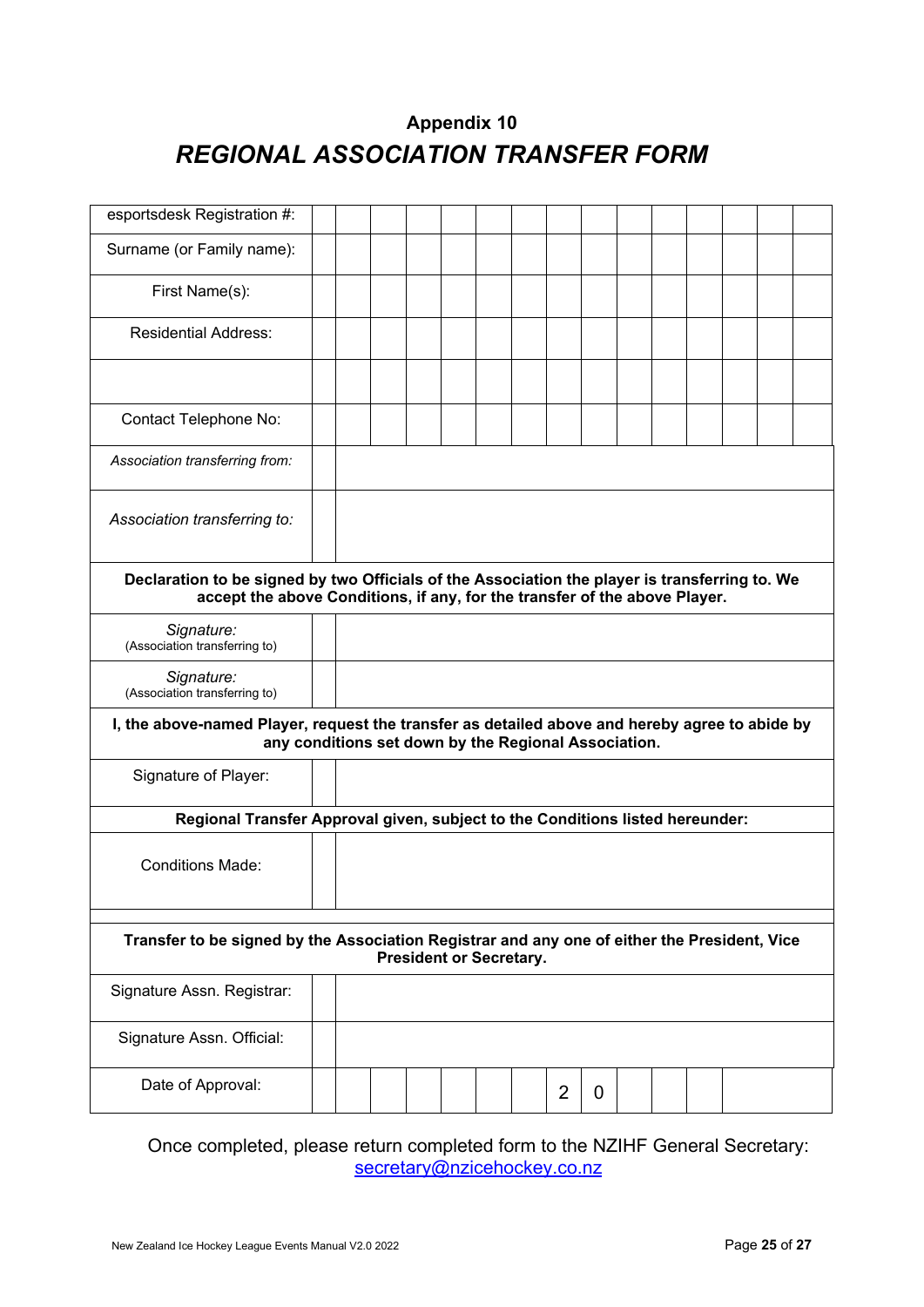#### **Appendix 11**

### <span id="page-25-0"></span>*MEMORANDUM OF UNDERSTANDING – 2022 COVID-19 SUPPORT PACKAGE TO NZIHL CLUBS*

The NZIHF has agreed to underwrite all club's participation in the 2022 NZIHL season by way of providing a COVID-19 support package, for any games that take place under a Government mandated spectator limit.

The purpose of the change is to ensure no club loses money holding games under a Government enforced spectator limit – regardless of when this occurs in the 2022 season – and also to reduce the financial risk to the NZIHL.

The NZIHF understands each club has slightly different local costs – event fees, facility fees etc, so a financial support package must be evaluated on a per-club basis.

When games are held under a Government enforced spectator limit, a financial support package will be provided to the club from the NZIHF, to ensure they can hold the games without losing money.

The standard NZIHL hosting fee and shared travel costs will be waived for a weekend in which the support package applies, and instead a revenue and expenses formula will be applied to the host club. Revenue, less expenses = resulting figure. If the resulting figure is a loss, the NZIHF will cover it. If a profit is made, it will be paid to the NZIHF.

Clubs are encouraged to sell the 100x (as an example where a 100 person limit is in place) tickets at \$20.00 or greater and reduce costs wherever possible. If a club is able to sell 100x tickets at a rate greater than \$20.00 per ticket, they can keep the difference.

When the Government enforced spectator limits are removed, the normal NZIHL costs and billing structure will resume as in previous normal seasons.

Clubs will be billed on a series-by-series basis, for all games held during an active financial support package period.

Clubs will need to confirm what their local costs (ie: security, additional venue hire charges, livestream crew costs) are, prior to the season start, and these will be verified by the NZIHL General Manager.